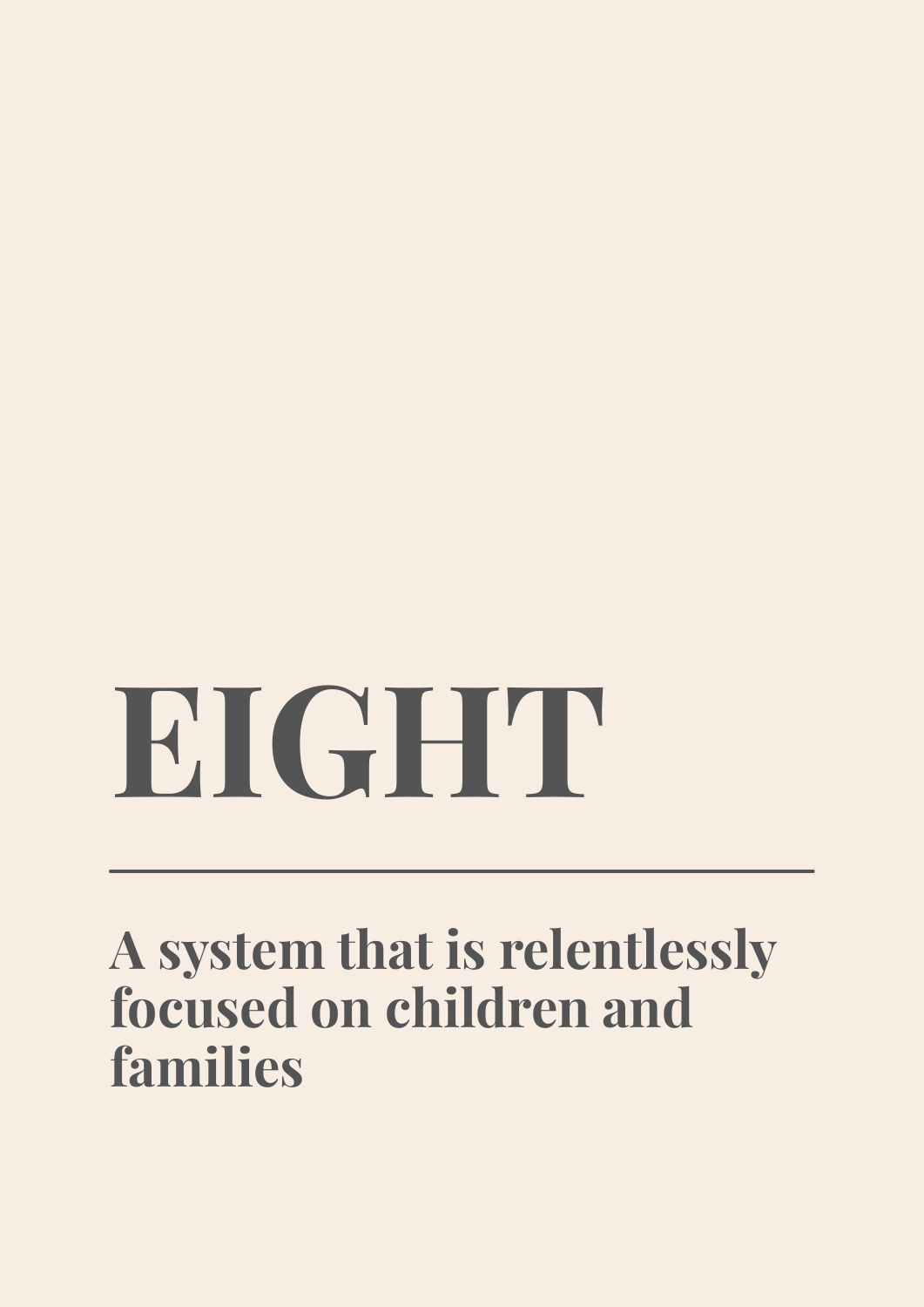# **Introduction**

So far we have set out the individual recommendations across different parts of a child's journey through children's social care. This will dramatically improve the support families get to bring up children well, the decisiveness of child protection to keep children safe, the overlooked role of family networks, the quality of homes for children in care and how we support those with care experience to have fulfilling lives. However, there are system wide barriers to achieving this change that need to be tackled.

**In this chapter we explore in more detail the recommendations that will underpin the new system through:** 

- *• establishing a National Children's Social Care Framework to give national leadership and direction about what success looks like, supported by a balanced scorecard and a more coherent regulatory landscape and rulebook*
- *• strengthening multi-agency working to achieve joined up services and decisions for children and families*
- *• addressing structural problems in how social care is funded*
- *• improving the role of Ofsted as a driver of accountability and intervening more effectively when services are not good enough*
- *• establishing a National Data and Technology Taskforce to drive improvements in priority areas such as case management systems, information sharing and use of data*

Together these changes will set out a clear direction and roles and responsibilities in the system to enable it to continue improving. A diagram setting out roles and responsibilities for the future system is at the end of this chapter.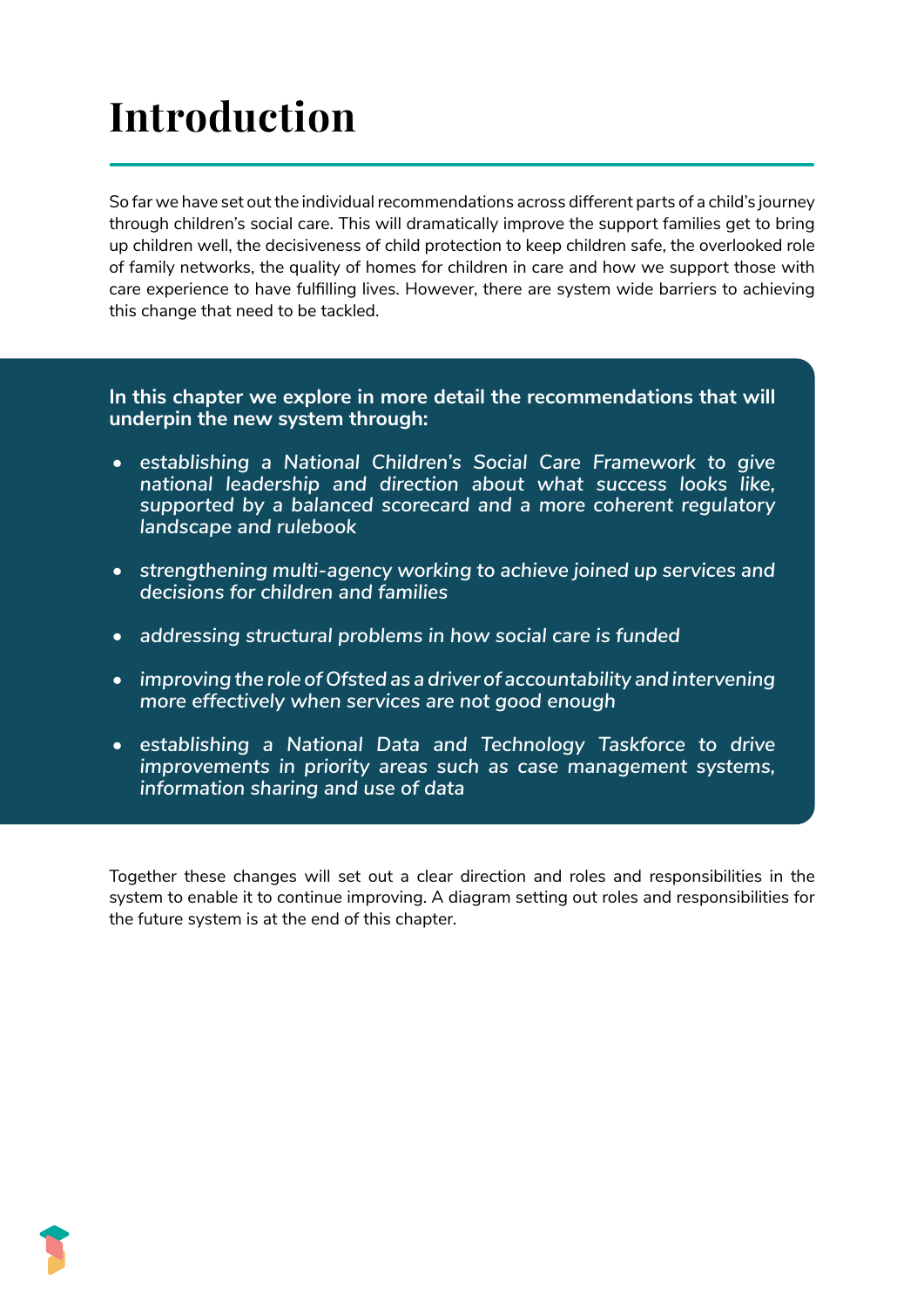## **8.1 A National Children's Social Care Framework to set direction, supported by transparency and learning**

#### **Setting the purpose and a direction for the system**

There is a lack of national direction about the purpose of children's social care, with Ofsted often viewed as the main measure of success.<sup>104</sup> National government involvement in children's social care is uneven, with some areas of the system highly devolved (e.g. early help or extra familial harms), whilst others have significant levels of national intervention (e.g. adoption). Whilst overly prescriptive national processes can harm professional autonomy (Munro, 2011), this does not mean that national government should step away from providing 'train track' guidance and leadership - indeed government has a unique role in doing this, stemming from its national democratic mandate.

In recent years the government has focused on improving adoption, supporting innovation, addressing underperformance and building the evidence of what works to support children and families with a social worker.<sup>105</sup> Whilst there have been attempts to draw shared lessons from these initiatives and to scale up specific programmes with individual grants, there has been no genuine attempt to use this to set a whole system direction.<sup>106</sup> This lack of leadership is now a barrier to improvement.

We therefore recommend that the government works with people with lived experience of services, practitioners, researchers and other public services to develop a National Children's Social Care Framework to set the purpose, objectives and outcomes for children's social care alongside the best available evidence for achieving this. This would sit alongside a balanced scorecard of indicators for learning and improvement.

The Framework would apply to all areas of children's social care - from Family Help through to supporting children in care and working with care experienced adults. Following the review, the Framework would form an important mechanism to deliver the review's proposed *Relationships Protect* reform programme, tying in additional funding to rebalance the system with clear outcomes, objectives and indicators.

<sup>104</sup> For example the DfE has a performance metric targeting the number of inadequate authorities (Department for Education, 2021n), and the Partners in Practice Programme used an Ofsted based criteria for inclusion (Ruch & Maglajlic, 2020). The only area the review is aware of where there is a national scorecard and set of outcomes is adoption, where the adoption scorecard looks at specific metrics - see adoption scorecards https://www.gov.uk/government/publications/adoption-scorecards . Ofsted acknowledged this in their response to the review's Case for Change report, stating: "*We agree that sometimes there is an over-reliance on Ofsted judgements as a single measure of success or quality*." (Stanley, 2021).

<sup>105</sup> Examples of these programmes include the Innovation Programme; Partners in Practice programme; establishment of a What Works Centre for Children's Social Care (and subsequent trials); Strengthening Families, Protecting Children Programme, and Supporting Families, Investing in Practice Programme.

<sup>106</sup> The Department published seven principles of effective practice, which draws useful lessons from successful Innovation Programme projects, but this is not widely promoted or published on gov.uk (Spring Consortium, 2017).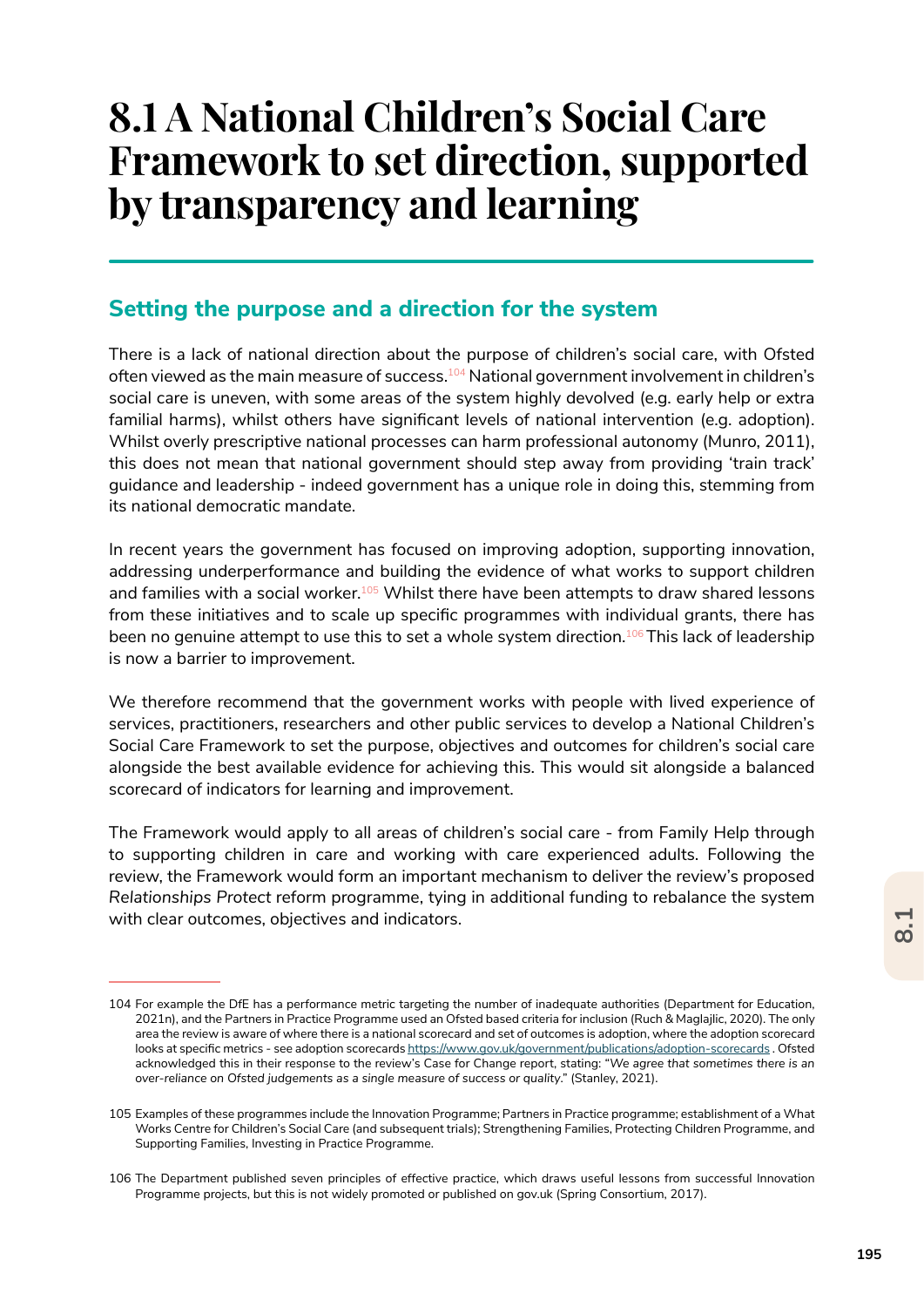## **System objectives and outcomes**

The National Children's Social Care Framework would set the overall outcomes the system should be achieving for children and families, as well as a set of system objectives and principles for achieving them. These objectives and principles would be values based, ambitious, informed by evidence, and non-negotiable.

This part of the Framework would be set collectively by national government departments, in consultation with those with lived and professional experience and sector leaders, and would be reviewed roughly once every Parliament to adapt to changing contexts and keep momentum as the system changes and improves. The Framework should have a statutory footing to give it an enduring status, but with enough flexibility to enable it to be regularly updated.

An illustration of the high level objectives and outcomes we think could be included in the National Children's Social Care Framework are set out below, based on the review's work to date and would also form the objectives for the *Relationships Protect* Programme.

#### **Objectives for children's social care**

#### **Child and family objectives**

- 1. Children in need are supported to thrive within their families, through an effective, nonstigmatising Family Help offer that focuses on providing support to the whole family
- 2. Children are protected from abuse, maltreatment and exploitation, through better sharing of information, family engagement and skilled and decisive, multi-agency intervention where there is risk of significant harm
- 3. Where children cannot remain safely at home, there is a relentless focus on engaging and supporting a child's wider family network to step forward, supporting successful reunification with a birth family or other forms of permanence that promote lifelong relationships
- 4. All children in care have a loving, high quality home that is as close as possible to a family environment and that provides stability in their local community where this is best for them
- 5. Children's voices are heard and prioritised in decisions about what happens to them through reinvigorated advocacy
- 6. The impact of care experience is recognised and our collective efforts are focused on ensuring every young person leaving care has at least two loving relationships, a good home, access to well paid purposeful work, double the chance of attending university and a life expectancy equal to the wider population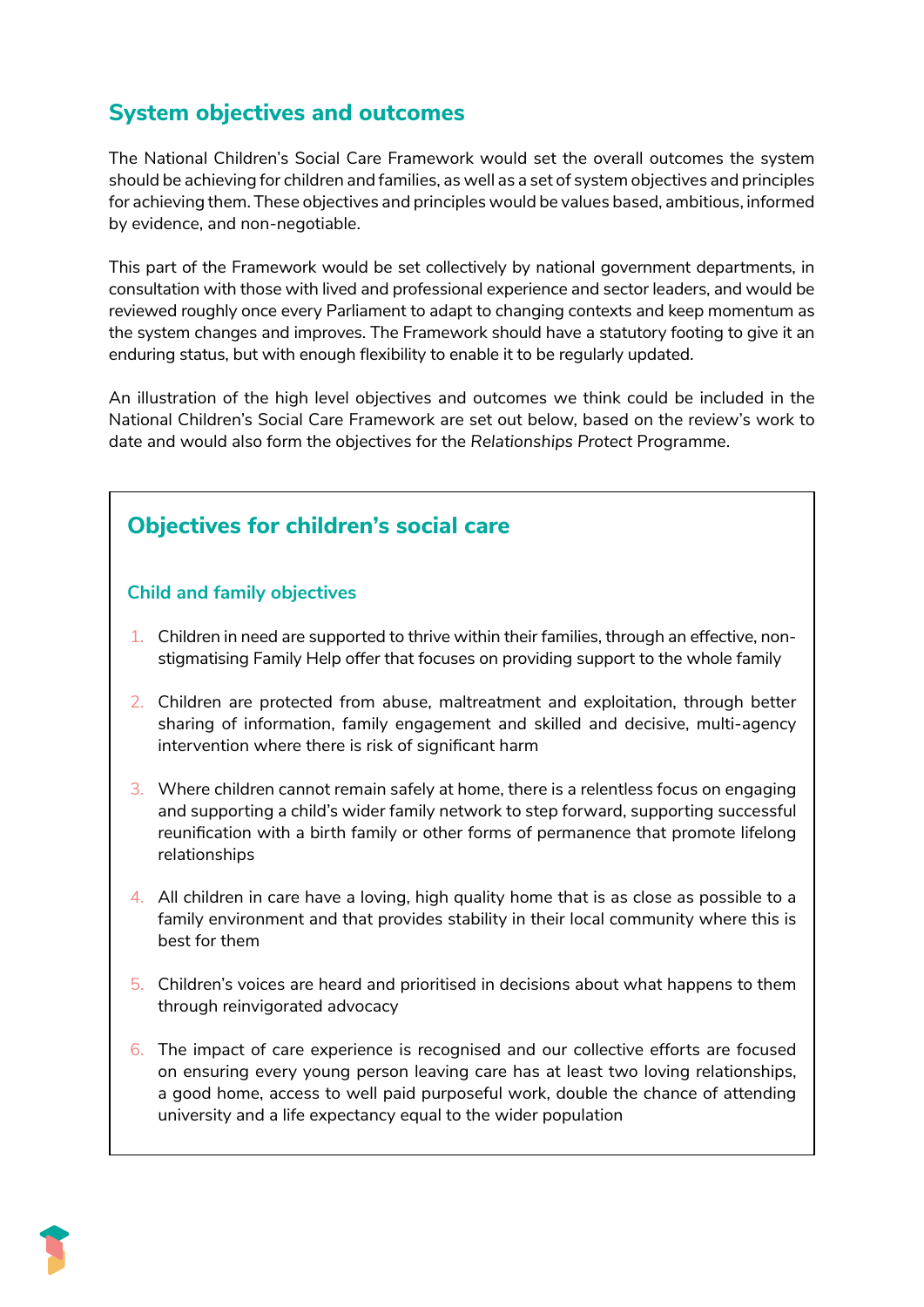#### **System objectives**

- 7. The children's social care workforce has the knowledge, skills, time, resources, systems and autonomy to support children and families
- 8. National and local leaders continuously learn and improve, supported by transparent data, effective inspection and accountability
- 9. Resources are used effectively so that children and families receive the maximum benefits
- 10. Strong multi-agency working means that services and decisions are joined up and focused on what is best for children and families

Under each of these objectives would be principles for how they should be delivered, for example, for Family Help the Framework might set out that it should be: non-stigmatising; clear on purpose; reduce handovers between workers and services; use a multidisciplinary workforce so that support is available when it is needed; build on the strengths of families and communities; and be embedded in communities and locally delivered.

Draft outcomes we believe could be set for children's social care are below, building on the Supporting Families Outcomes Framework.

|                                               | <b>Family Help</b><br>(parent<br>outcome) | <b>Family Help</b><br>(child<br>outcome) | <b>Children in</b><br>care | <b>Care</b><br>experienced<br><b>adults</b> |
|-----------------------------------------------|-------------------------------------------|------------------------------------------|----------------------------|---------------------------------------------|
| <b>Good quality lifelong</b><br>relationships |                                           |                                          |                            |                                             |
| Safe from abuse,<br>neglect or exploitation   |                                           |                                          |                            |                                             |
| A stable, loving home                         |                                           |                                          |                            |                                             |
| A good education                              |                                           |                                          |                            |                                             |
| <b>Improved physical and</b><br>mental health |                                           |                                          |                            |                                             |
| <b>Diverted from crime</b>                    |                                           |                                          |                            |                                             |
| <b>Stable employment</b>                      |                                           |                                          |                            |                                             |

#### **Outcomes for children's social care**

<u>.</u><br>დ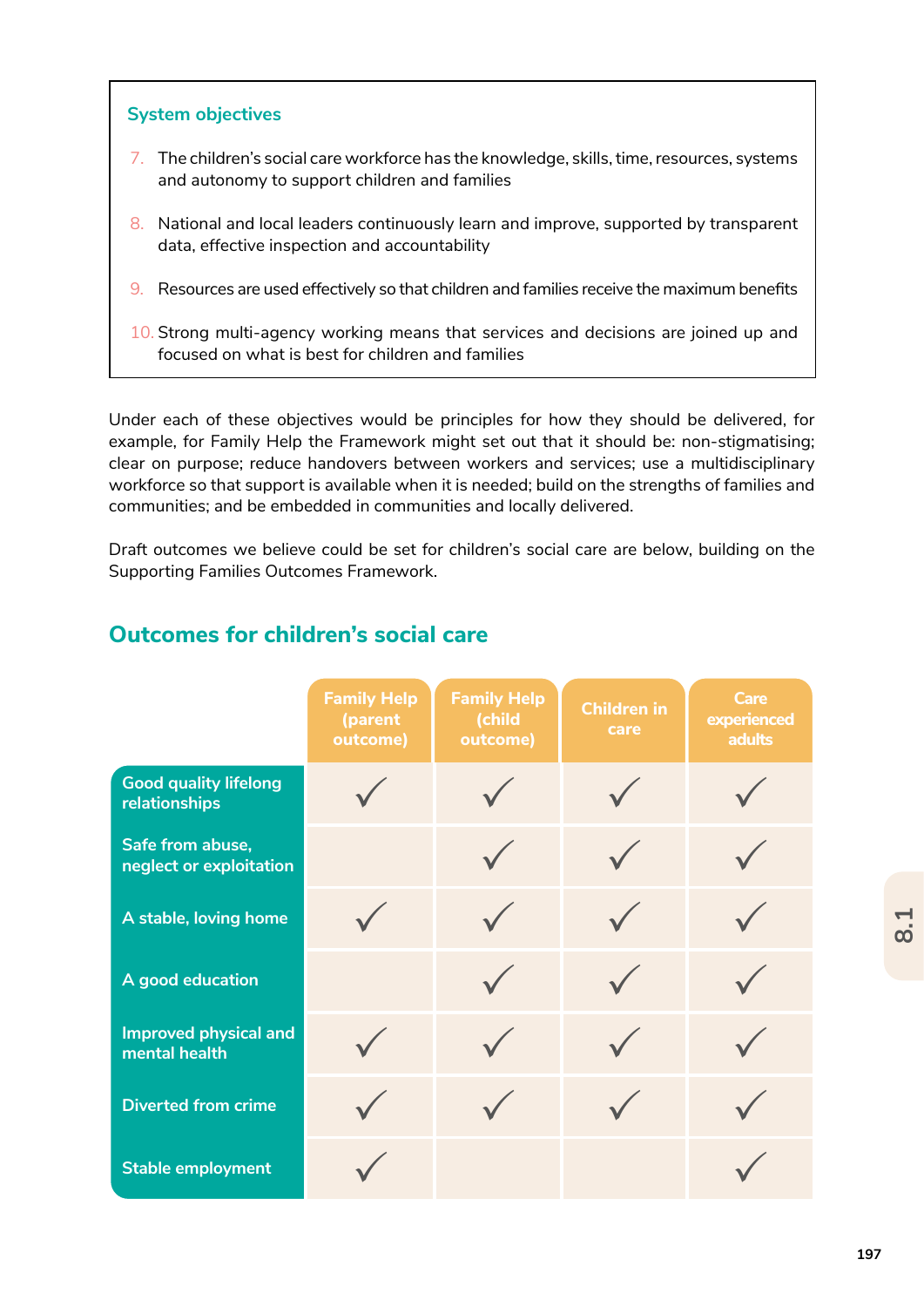|                                                                         | <b>Family Help</b><br>(parent<br>outcome) | <b>Family Help</b><br>(child<br>outcome) | <b>Children in</b><br>care | <b>Care</b><br>experienced<br><b>adults</b> |
|-------------------------------------------------------------------------|-------------------------------------------|------------------------------------------|----------------------------|---------------------------------------------|
| <b>Avoiding drug and</b><br>alcohol misuse                              |                                           |                                          |                            |                                             |
| <b>Financial stability</b>                                              |                                           |                                          |                            |                                             |
| <b>Safe from domestic</b><br>abuse                                      |                                           |                                          |                            |                                             |
| <b>Good experiences of</b><br>children's social care<br><b>services</b> |                                           |                                          |                            |                                             |

**Recommendation:** *A National Children's Social Care Framework should set the objectives and outcomes for children's social care.* 

#### **A balanced scorecard of indicators for learning and improvement**

System objectives and outcomes should be supported by a balanced scorecard, which can bring transparency and learning to how local systems are delivering against these objectives and outcomes. This does not mean setting "*performance targets*". Studies of the impact of targets on public service delivery find that whilst when they are well planned they can improve performance, they can also "*hit the target but miss the point*" (Davies et al., 2021).

However, there are significant benefits to bringing transparency and clarity to a complex system, by having baskets of meaningful indicators for each local authority as part of a process of system learning, focused on improving services for children and families. The legitimacy of proposed reforms rests on understanding whether services are doing better for children in families, and if not then understanding why and course correcting.

To achieve this there will need to be a shift in the data that we collect, in order to more meaningfully reflect what matters to children and families. Priority areas for this would include: a national indicator of child and family satisfaction with services (learning from the Friends and Family test in the NHS); overhauling data collections for child in need status to better capture the support children and families receive; improving data collections about kinship care and collecting important information about children in care that they think should be understood nationally. For example, LGBTQ+ young people in care have told the review they feel gender identity and sexual orientation data should be collected nationally in a way that is sensitive to young people's needs (The independent review of children's social care, 2021c).

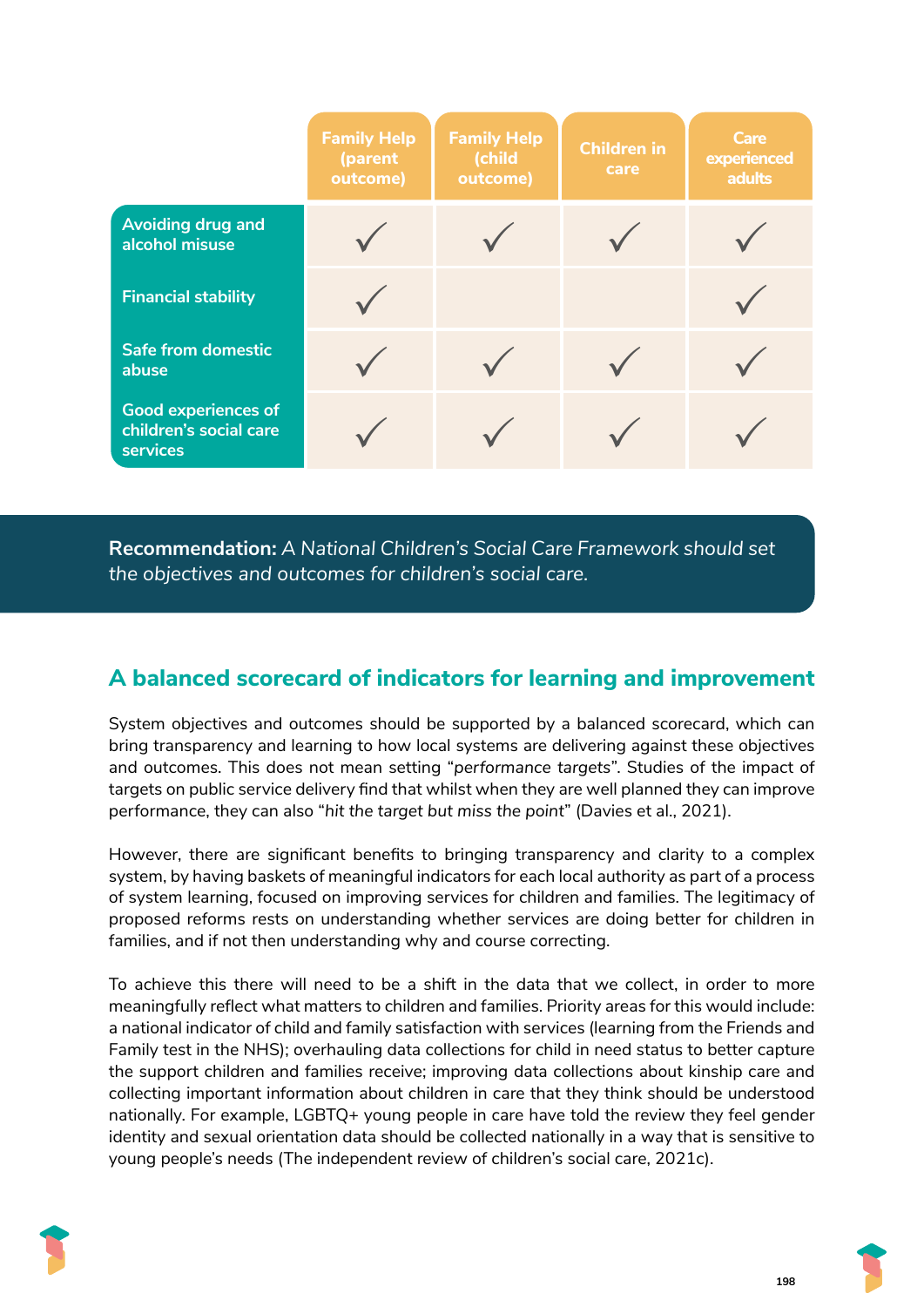We will also need to improve the consistency of data collected. As an example, the financial data collection (known as "*251*"), which is widely acknowledged to be poor quality and not comparable between local authorities, is creating major problems in understanding how local authorities are using their resources (Freeman & Gill, 2014). This work should begin immediately following the review, as part of the development of the Framework, and should involve practitioners, researchers, and those people whose data is being collected. Examples the review has identified of where new data should be collected or improved, or duplication should be removed, are in the corresponding annex and could provide a starting point for this.

In undertaking this work it will be possible to prune back some data collections. The guiding question should be whether the data has enabled meaningful learning. If it has not, then the collection should be removed or replaced. Government and other national bodies should look for opportunities to remove duplicate data collection, either through better sharing of data between national bodies or better use of linked data.

Alongside this work, there is a need to improve the way that data is collected and how it is used, to make it more frequent and less burdensome for local authorities - this task will form part of the work of the National Data and Technology Taskforce, as discussed later in this chapter.

**Recommendation:** *The National Children's Social Care Framework should include a balanced scorecard of indicators to support learning*  and improvement. To support this there should be an overhaul of what *data is collected and how those collections work, so that we have more meaningful metrics and more regular data to help drive transparency and learning in the system.* 

#### **Practice guides**

Alongside a tightly defined framework of objectives and outcomes and a balanced scorecard, the National Children's Social Care Framework should include guidance on the best known ways of achieving these objectives. These guides would need to bring together evidence and learning from research and practice.

These would take some learning from NICE guidelines, which give evidence based recommendations about how to improve health and social care (whilst recognising limits to the applicability of medicine to social care).<sup>107</sup> As much as possible, practice guides should point to the features of effectiveness from the best interventions currently being used. For example, on the objective of Family Help, practice guides could include effective features of multidisciplinary teams (building on evaluations of effective models); embedding social workers in community settings (building on the social workers in schools evaluation) and best evidenced models of help for different needs (building on the Early Intervention Foundation's summary that has been published alongside the review) (Early Intervention Foundation, 2022c).

<sup>107</sup> See, for example, https://www.nice.org.uk/guidance/published?ngt=NICE%20guidelines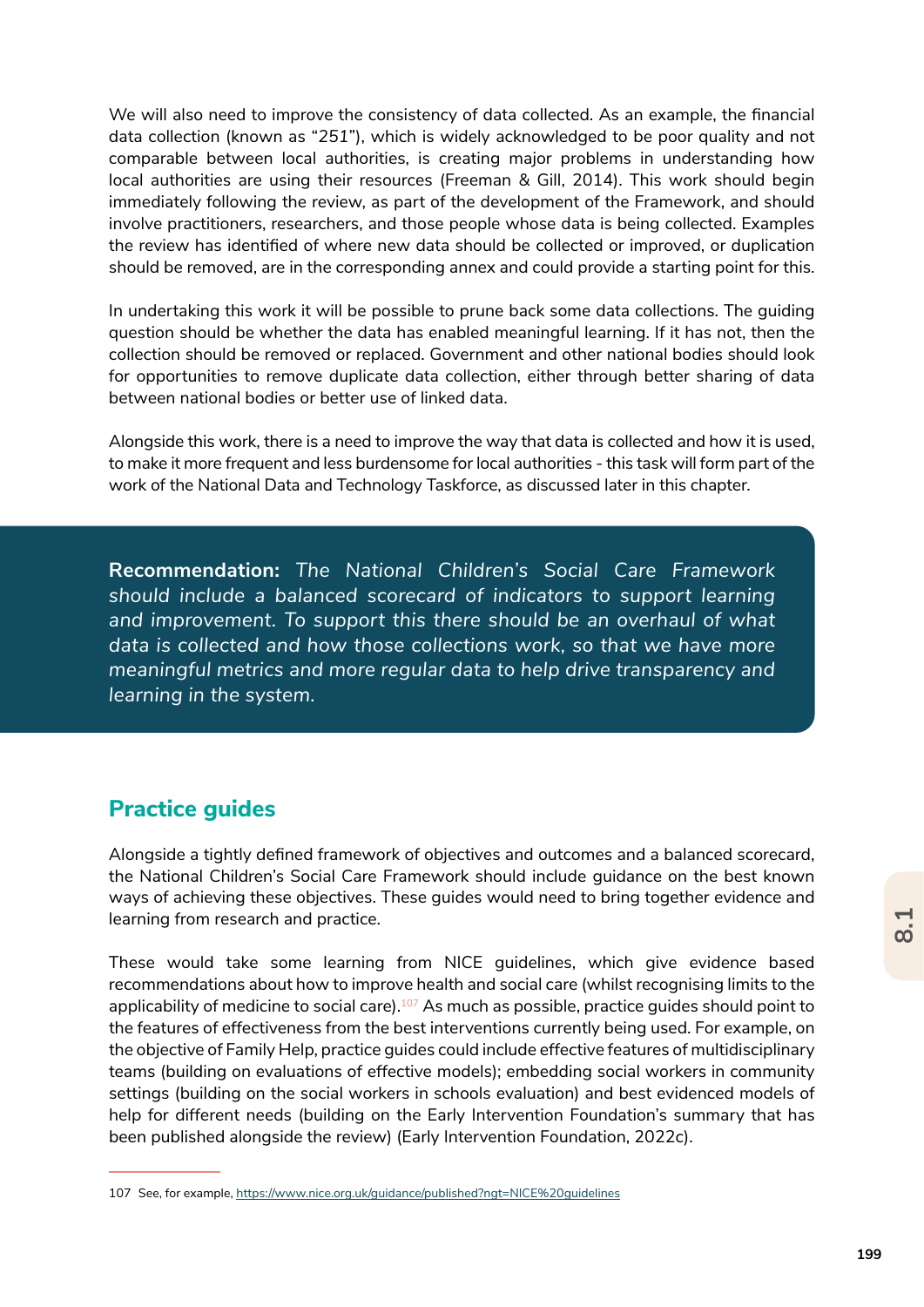Setting practice guides will require a mixed set of expertise - effective leaders operating in complex systems, alongside experts in specific issues and fields. Practice guides should be agile, kept up to date based on evolving feedback and evidence, with updates made and effectively disseminated at least annually. To oversee the development of practice guides and advise government on objectives and outcomes set by the Framework, government should appoint a National Practice Group to take oversight of setting direction on questions of practice in children's social care, which would include voices of practice, evidence and lived experience. More details about how this group would work in practice are in the corresponding recommendation annex.

An important part of being able to set practice guides is having and continuing to build evidence about effective practice. Through the review we have identified areas of research where we think there are particular gaps, which are identified in the corresponding recommendation annex. This list should be built on and prioritised for future research.

**Recommendation:** *The National Children's Social Care Framework should include practice guides, setting out the best evidenced approaches to achieving the objectives set out in the Framework.*

#### **Embedding learning cycles**

For the proposed objectives, indicators and practice guides within the National Children's Social Care Framework to be a genuine means of improving outcomes for children and families, it needs to form part of a new pattern where every part of the system is focused on considering feedback, data and information and participating in an open and honest dialogue with others about how to improve. These learning cycles are an important part of helping the system move from a reliance on new public management methods over time, towards a system with greater freedom and responsibility.<sup>108</sup>

At a local level this means areas having candid self reflection about what data, information and feedback is telling local authorities and partners about the quality of their work. Existing regional improvement arrangements should form a part of areas having robust conversations about how reforms are working, in order to learn from each other, for instance having conversations about how national definitions are being applied.

Similarly for national learning, it means coordinating national actors to respond to feedback as it emerges and continuing to update the National Framework, guidance, regulation and inspection. The National Practice Group, who support the development of practice guides within the framework, should draw in feedback on how these are working to continually improve them. At a system level we are recommending a National Reform Board, to oversee implementation of the recommendations (discussed in more detail in Chapter Nine). This board should also look at feedback, data and intelligence on the success of implementing reforms and how this is translating into improvements for children and families. This will mean regular adaptation and course correction in how reforms are being implemented and how regulation, guidance, inspection and other system levers could be improved. Both the National Practice Group and the National Reform Board should include those with lived experience of children's social care to ensure their views are properly represented.

<sup>108</sup> The dynamics of learning cycles are described helpfully in Human Learning System Approached (Lowe et al., 2021)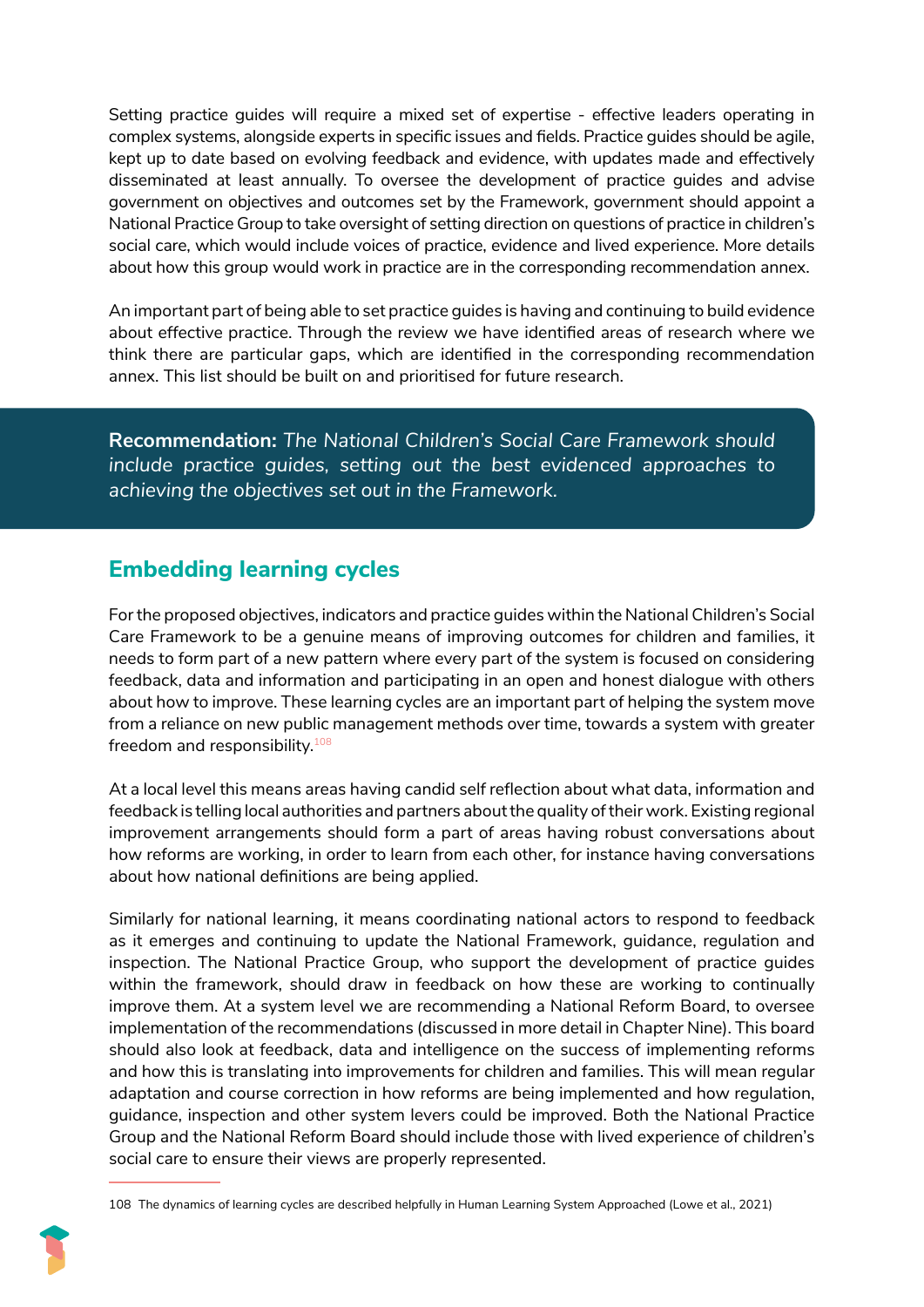#### **Figure 2: National Learning Cycle**



There is also a need to strengthen and clarify the roles of individual national bodies whose role is to bring together national learning. Significant work has been done in recent years to try and build a learning system in children's social care, including through the establishment of the Child Safeguarding Practice Review Panel and various What Works Centres that look at issues facing this cohort, for example the Early Intervention Foundation, What Works for Children's Social Care and Youth Endowment Fund.

These are all positive developments in building and disseminating evidence. There is a risk, however, that the number of evidence bodies looking at such a similar group of children from different perspectives, leads to duplication and risks setting different directions for the system. For example, work to support teenagers at risk of criminal exploitation could arguably fall to all three What Works Centres. As part of the review's wider drive to simplify and align how we respond to children supported by social care, we believe there should be a single authoritative What Works Centre that looks at evidence to support this cohort of children. In the first instance, we think this would mean integrating the Early Intervention Foundation and What Works for Children's Social Care where there are very significant overlaps. The introduction of a single Family Help category, bringing together work undertaken at section 17 and targeted early help, means that alignment here is urgent.

In the longer term we think there is a strong case for wider integration of What Works Centres that focus on this cohort of children (which includes the Education Endowment Fund, the Youth Futures Foundation and TASO). The most obvious addition would be the Youth Endowment Fund, which aims to prevent children and young people becoming involved in youth violence. This would support the review's recommendation to have a more joined up response locally and nationally between education, police and social care to extra familial harms. In the short term the Youth Endowment Fund should look to make sure it is as joined up as possible with other What Works Centres to simplify the environment that local partnerships are working in.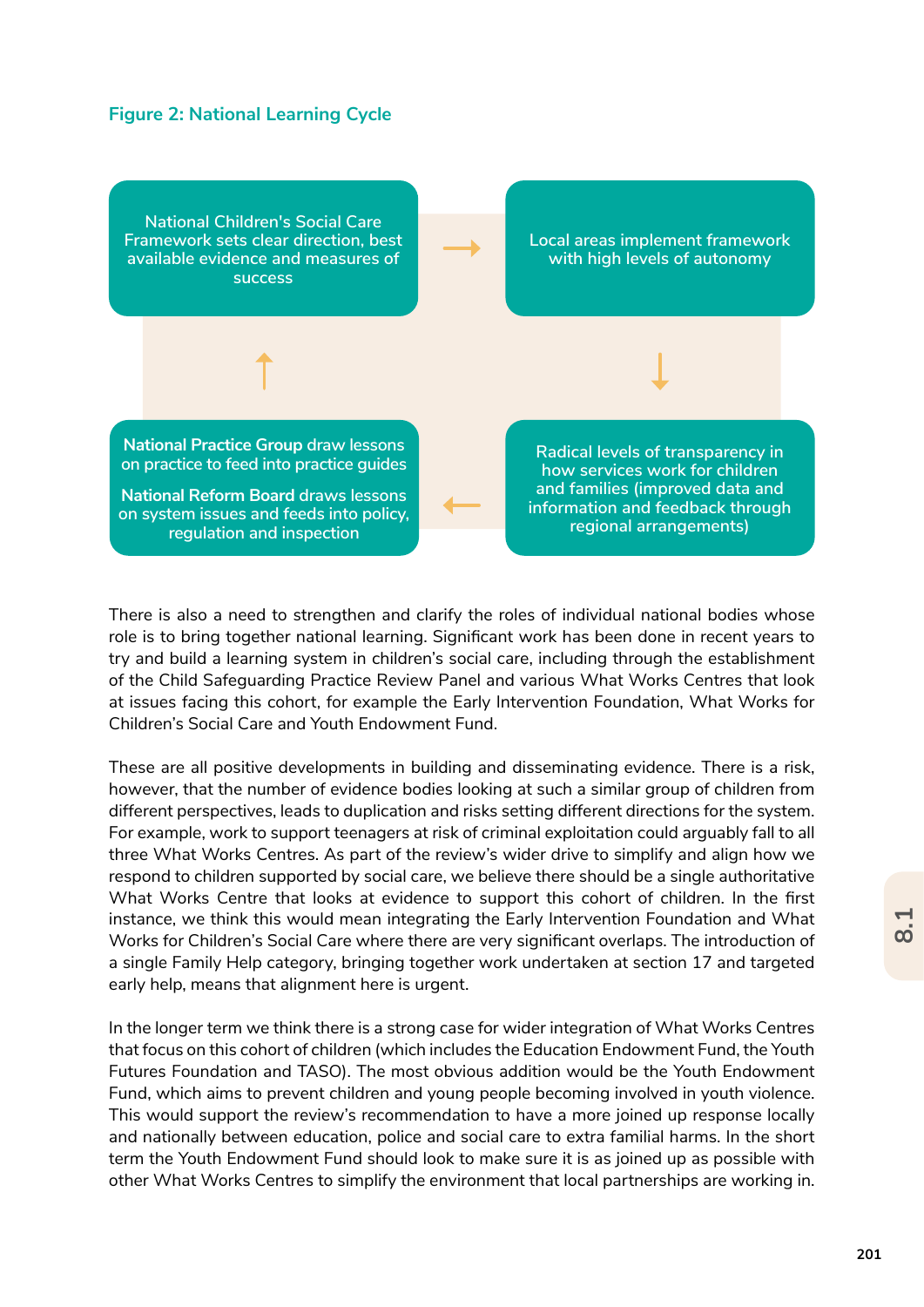This integrated What Works Centre, should be given a more meaningful role in the system, in a way that NICE have in the health sector. Part of this would be supporting the development of practice guides and disseminating evidence to practitioners.

**Recommendation:** *Data and feedback should be used to prompt local and national learning to continually improve services. At a national level this should be via a National Practice Group and a National Reform Board. The evidence*  and learning landscape should be strengthened through the integration of *overlapping What Works Centres, starting with the integration of the Early Intervention Foundation and What Works for Children's Social Care.* 

# **8.2 A more coherent rulebook**

A 2018 review of statutory duties for local authority children's services identified 298 duties from nine different central government departments or arms length bodies, including over 160 for social care or related services (ADCS, 2018).

Through the review we are recommending changes to reshape the system, many of which are likely to require changes to legislation and guidance and could risk further complicating the landscape. As we have undertaken this work, we have tried to identify areas of regulation and guidance that could be changed or simplified, or would no longer be necessary. For instance, removing the requirement to appoint an Independent Reviewing Officer alongside the introduction of Independent Advocacy on an opt-out basis, and removing statutory targets for timescales for assessment alongside bringing in a new approach to Family Help.

However, simplification of legislation and guidance is not enough to make children's social care more flexible for children and families. Legislation and guidance interact with inspection, incentives, systems, training, attitudes, expectation and culture. When a local leader thinks they do not have the freedom to implement a new approach, the solution is rarely changing a single rule. Instead it might be about a leader being confident that they will not be criticised by Ofsted or the Department for Education (DfE), or they might need greater freedom over grant funding. This requires an open dialogue between partners about the rulebook for children's social care.

This dialogue should be facilitated through the National Reform Board, with an aim of creating fewer but better rules to help the system best meet the needs of children and families. Local authorities should have a specific mechanism for raising examples where they perceive a lack of freedom to act in the best interests of children and families. There should be transparency in this process, with information about freedoms made publicly available and proper scrutiny used when legislation or guidance are changed. The public and advocacy groups will rightly expect that greater freedoms come with deeper levels of responsibility taken by services.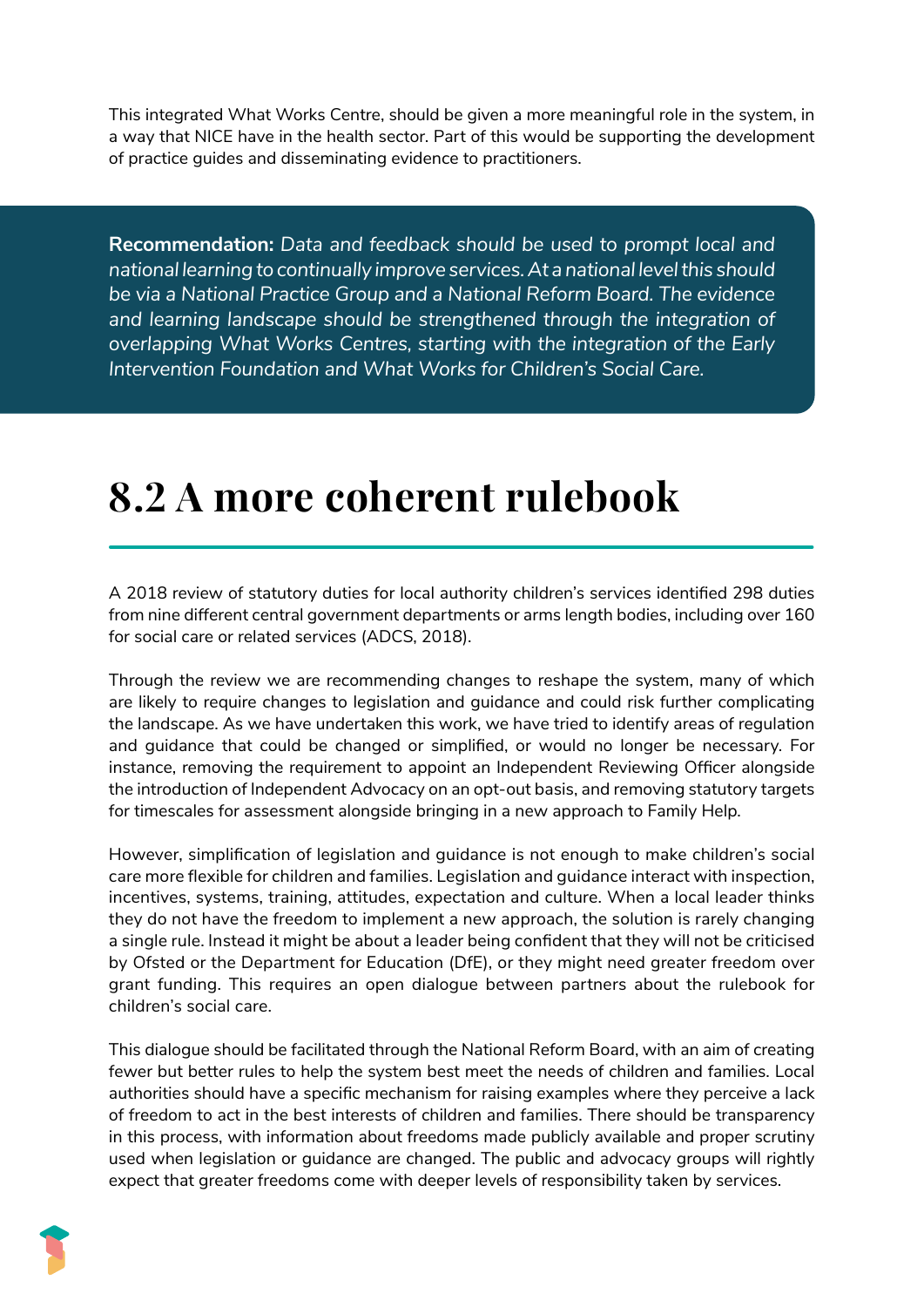**Recommendation:** *The National Reform Board should establish a mechanism for local authorities to raise where they feel there are national regulatory blockers to taking a course of action that is in the best interests of children and families, with action taken to address this.* 

## **8.3 Strengthen multi-agency working to achieve joined up services and decisions for children and families**

Throughout the review we have seen examples of different agencies coming together to provide better services for children. Whether this is seconding workers into multidisciplinary teams, pooling budgets to provide joined up services, or using technology to give different workers a single view of a family. Yet, we have also heard about the problems with partnership working in practice - from arguments about who pays for what, to misalignment about eligibility for services, or the failure to share information. Reviews of serious cases frequently point to poor partnership working as a contributing factor (Child Safeguarding Practice Review Panel, 2021).

Many of the review's specific recommendations aim at improving how partners work together: delivering multidisciplinary support in Family Help and leaving care services, integrated plans for children open to youth offending and social care, extending corporate parenting duties to a wider set of bodies and setting a target to use technology to achieve frictionless sharing of information across partners by 2027. However, these recommendations will only succeed if we get the underlying strategic roles and responsibilities right.

Over the years, there have been many versions of multi-agency arrangements. The Children Act 2004 introduced Children's Trusts, Local Safeguarding Children's Boards (LSCBs) and a duty to cooperate on a number of agencies. $109$  By 2016, there was widespread concern that too many LSCBs were ineffective and unable to establish a coherent and unified voice for strong multi-agency arrangements, leading the government to commission a review by Sir Alan Wood (Wood, 2016). Following this, the Children and Social Work Act 2017 introduced equal and joint responsibilities for three safeguarding partners - local authorities, the police and health - to safeguard and promote the welfare of children in their area.<sup>110</sup> These responsibilities were designed to address the limitations of LSCBs, bring senior strategic leaders together and offer local areas greater flexibility in how they achieve effective joint working (Department for Education, 2016). This was the right change and policy objective, however, five years on from the legislation being passed there are clear problems.

<sup>109</sup> Children Act 2004 - https://www.legislation.gov.uk/ukpga/2004/31/contents

<sup>110</sup> Children and Social Work Act 2017 - https://www.legislation.gov.uk/ukpga/2017/16/contents/enacted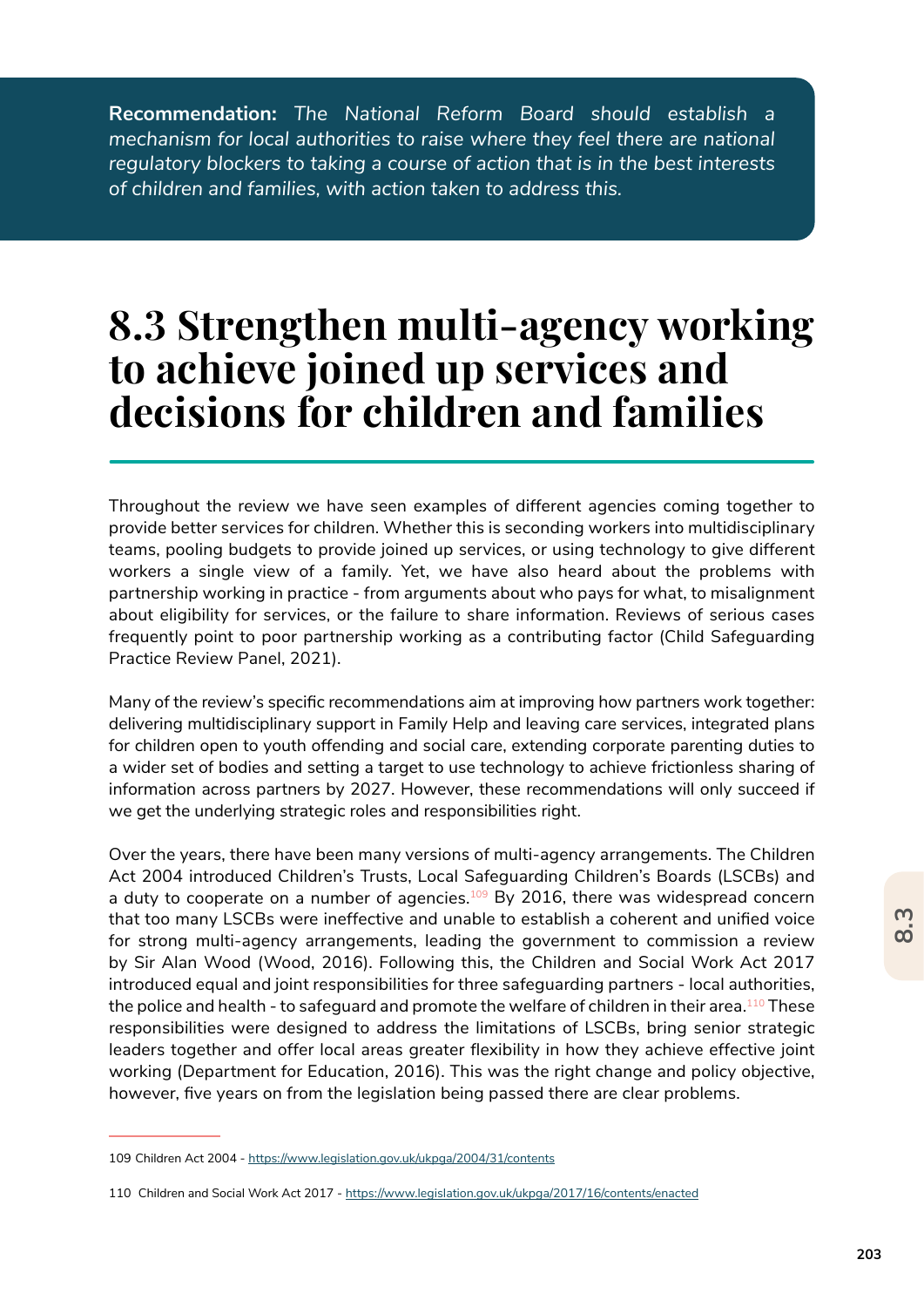As set out in the objectives for children's social care within the National Children's Social Care Framework, every area should have strong multi-agency arrangements that mean that services and decisions are joined up and focused on what is best for children and families. Greater clarity on the functions of the safeguarding partners and how they provide senior, strategic, leadership is now needed to ensure the reforms meet their original intentions. We must keep the shared duties on partners, but have clearer expectations for how multi-agency arrangements provide strategic oversight of the system, delegate operational delivery and ensure arrangements are properly resourced.

## **The strategic role**

The intention of the 2017 multi-agency reforms was to put responsibility for safeguarding and promoting the welfare of children at the most senior levels of local government, the police and the local NHS (Department for Education, 2016). However, in many safeguarding arrangements, attendees do not have the authority to speak on behalf of their agencies or agree resources (funding or otherwise) to implement the changes needed to deliver effective partnerships (Wood, 2021). Sir Alan Wood's review into the implementation of these reforms, highlights examples of delegation where police representatives were five steps below chief constables, and as a consequence the representatives simply could not make decisions about police participation (Wood, 2021). Sir Alan Wood concluded that currently too many partnerships are stuck in the weeds of operational and delivery issues because they were not focused on the key strategic challenges. Therefore the most important problems, about whether partners are adequately funding arrangements and meeting the needs of children, often cannot be satisfactorily resolved. In his original report, Sir Alan Wood is clear that partnerships should be strategic (Wood, 2016), with suggestions for how to fulfil this function. This was not translated into policy implementation (with guidance in *Working Together* more vague about the strategic functions of partnerships) (Department for Education, 2018b). The result is that they are a fudge, doing neither strategic or operational functions well enough.

We therefore recommend that the government clarifies the roles of safeguarding partners, as a strategic decision making arrangement accountable for effective multi-agency practice, by amending roles set out in *Working Together* to have clearer functions (suggested functions are within the box below). It should put beyond doubt that the lead representative in arrangements should be at a sufficiently senior level to fulfil these functions and there should be transparency about who it is delegated to.

## **Suggested strategic functions for strategic arrangements**

- lead local services in their duties to safeguard and promote the welfare of children, meeting objectives and outcomes set out in the National Children's Social Care Framework and oversee learning from serious incidents
- allocate organisations' resources to ensure they can meet objectives, including publishing the contributions of each partner to joint working
- delegate power for the operational delivery of services and hold leaders accountable for exercising this, including resolving any disputes about the operational delivery of multi-agency arrangements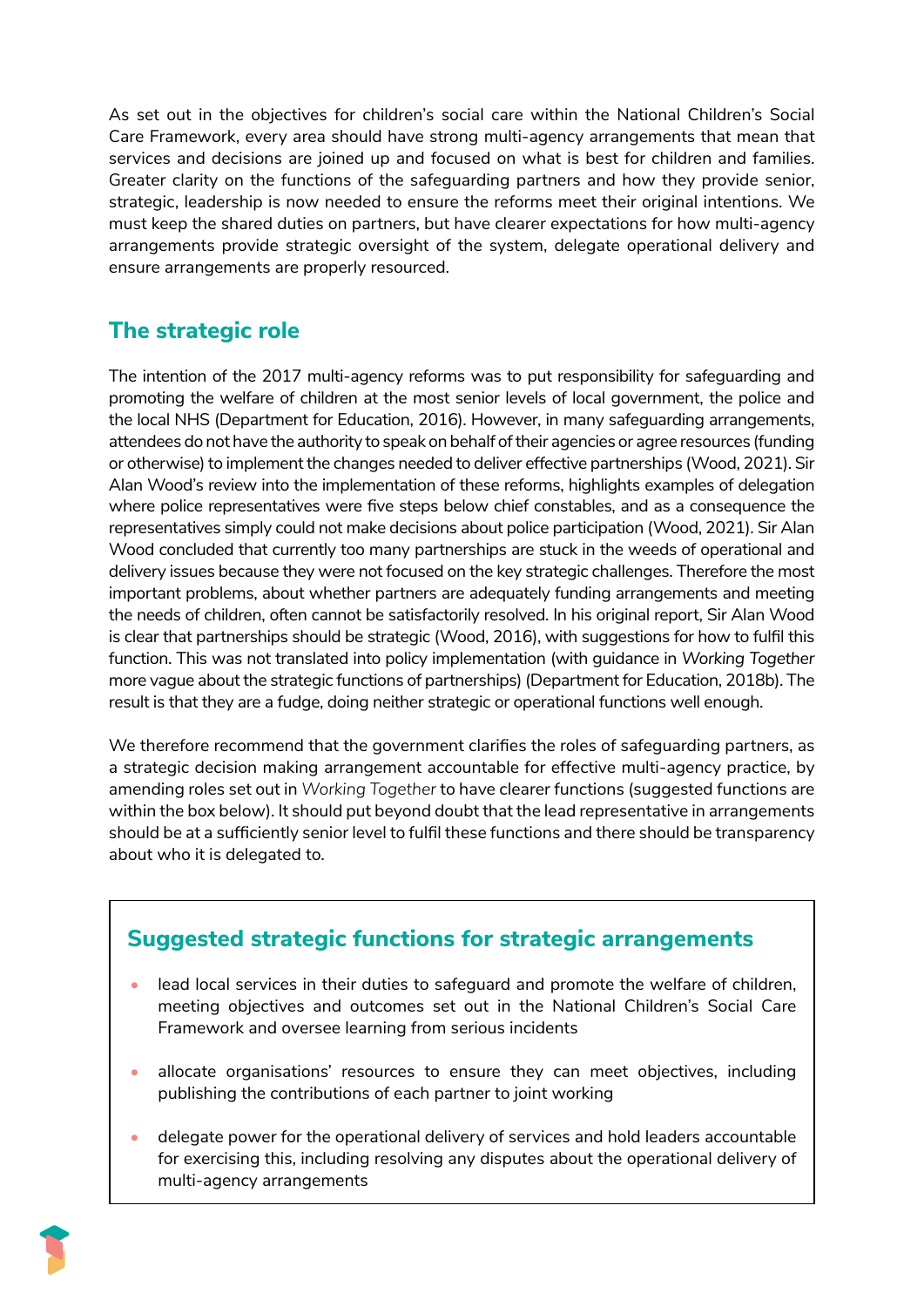**Recommendation:** *The responsibilities of multi-agency safeguarding arrangements should be amended to emphasise their role as a strategic forum focused on safeguarding and promoting the welfare of children, with attendance reflecting this.* 

#### **The operational role**

To enable senior safeguarding partners to focus on strategic issues, there needs to be greater clarity about the functions of operational multi-agency working. We therefore recommend that the government sets clearer expectations for the operational aspect of partnership working locally, which would report into the strategic arrangements. A suggested set of joint and equal responsibilities, based on our work so far, is set out below. This list is not necessarily exhaustive and should provide a foundation for further development. In fulfilling these functions partners should involve a wider set of relevant agencies, such as probation, community groups and housing.



- child protection is effective, including ensuring professionals have the time and resources needed
- ensure information is shared and used effectively, and ensuring that information sharing agreements are in place and there is adequate staff training
- undertake rapid reviews of serious child safeguarding cases. Establish arrangements to commission and oversee Local Child Safeguarding Practice Reviews and decide when these should be carried out. Implement learning from these alongside national reviews from the Child Safeguarding Practice Review Panel
- implement the proposed reforms in this review
- develop a strong understanding of the needs and experiences of relevant children and families in the area and ensure services respond to this need:
	- coordinate work to complete a thorough population needs assessment, using data and intelligence to understand disparities in how needs are met. For instance, responses to racial disparities locally
	- develop a shared understanding of eligibility for Family Help alongside the National Children's Social Care Framework and what constitutes significant harm, and ensure these are applied consistently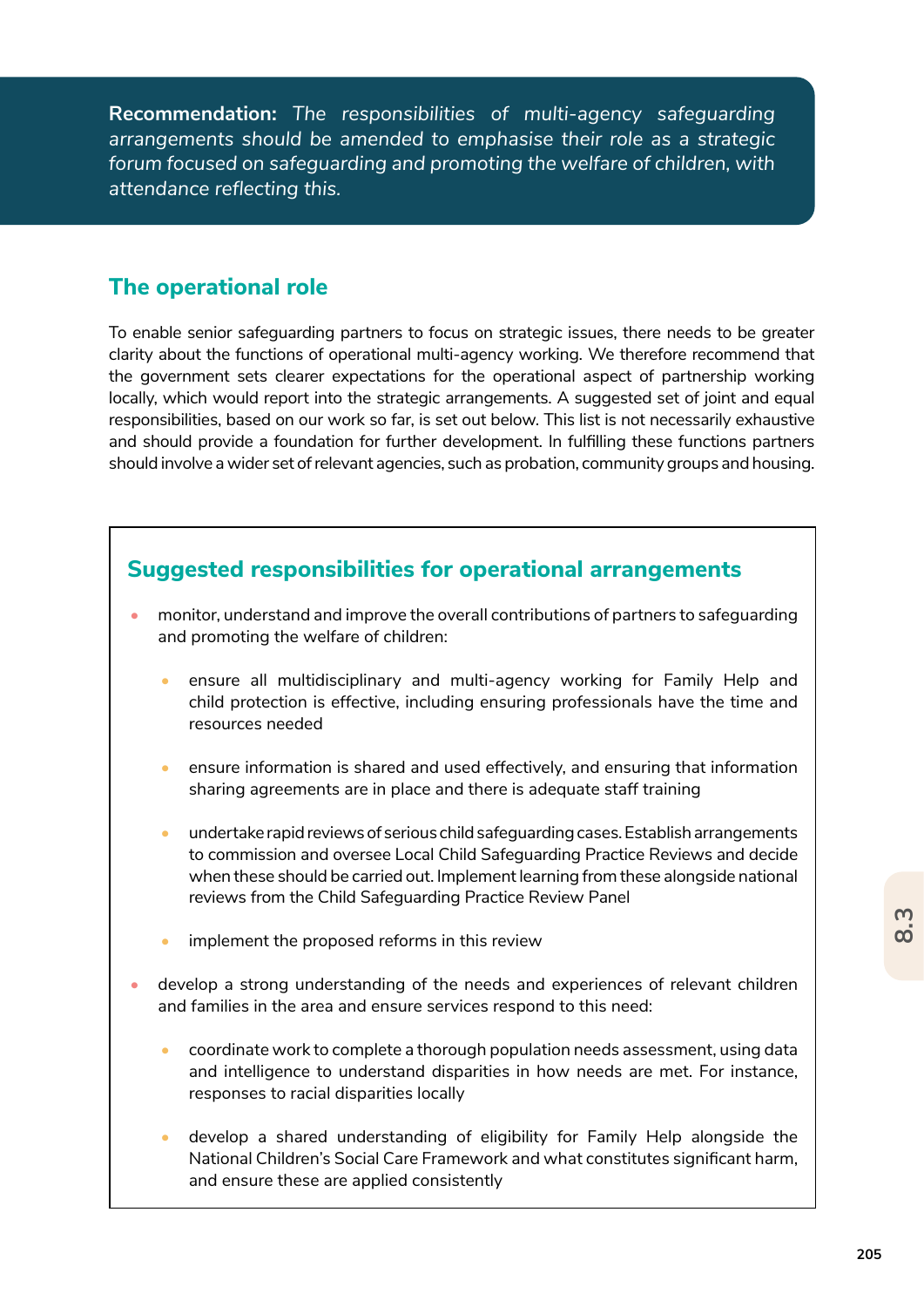- respond to feedback from children and families about their experiences of services
- align responses where there are tensions in organisational objectives that are a barrier to acting in the best interests of children and families:
	- ensure that agencies' responses to children at risk of extra familial harms are aligned (for example when a child is both a victim and a perpetrator of crime)
	- align responses to families where the needs of either the child or a family not being met by other partners, will impact systemically on help or protection of a child

Each partner should have a named operational lead who has responsibility for their contribution to these objectives. However, the overall duty to safeguard and promote the welfare of children (and to investigate where there are concerns about significant harm) rests with the local authority. It therefore follows that the Director of Children's Services (DCS) should be in charge of overseeing the coordination and delivery of multi-agency working, acting as the primary interface between strategic and operational leaders locally. This would not encroach on the operational responsibilities of individual agencies or their joint and equal responsibility for local safeguarding arrangements.

**Recommendation:** *Working Together should be amended to set out clear joint and equal operational responsibilities for partners. The Director of Children's Services should be the primary interface between strategic and operational leaders to facilitate effective multi-agency working.* 

#### **Clarifying the role of the local authority as a champion for children and families within a locality and bringing greater clarity to individual responsibilities of partners**

Alongside clarifying the status and functions of partnerships, there is an opportunity to clarify the individual roles of the Director of Children's Services (DCS), local authority and other partners. This review comes alongside several major policy interventions relevant to the DCS, lead member and wider role of the local authority in providing support for children - namely the Special Educational Needs and Disability (SEND) and Alternative Provision (AP) Green Paper and the Schools White Paper. In 2016 Sir Alan Wood recommended that the DfE review the role of the local authority, given the implication of academisation (Wood, 2016). This has not so far happened and the statutory guidance for the DCS and lead member roles has not been updated since 2013 (Department for Education, 2013; HM Government, 2022).

Consideration should be given for what these three reforms mean for the role of the local authority and DCS. The Schools White Paper has set out that all schools will become academies,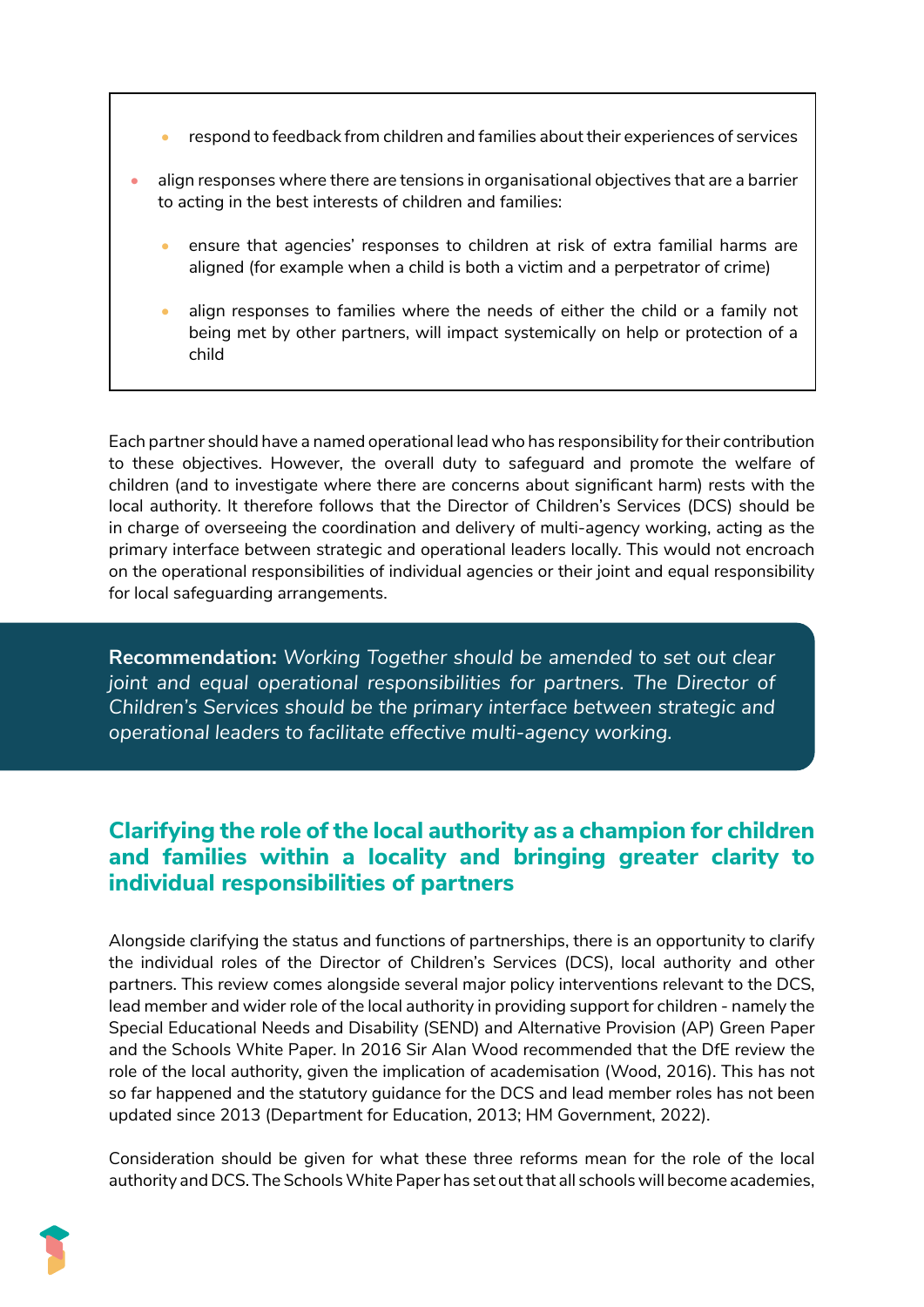giving local authorities a strengthened role in overseeing admissions arrangements and setting out their role to champion the interests of children (HM Government, 2022). However, building on what is set out above on partnership working, we think this conclusion could be extended, so that the DCS takes on the role of champion for not just children but also for families across a whole place, given that working with and supporting families is often the best route to helping children. We therefore recommend that the government reviews the role of the DCS and the local authority to ensure that they have a clear role as a champion for children and families across a local area. This should include ensuring they have the levers they need to play this role. For instance, introducing a duty to consult the DCS for relevant partner agency strategies that are relevant to safeguarding and promoting the welfare of children, for instance local mental health plans.

It is also important to be clear about the unique contributions of partners and what they must do to fulfil their duties to safeguard and promote the welfare of children. At present these are set out in *Working Together* but they are largely focused on the actions of practitioners, rather than organisations. We believe these responsibilities should be refreshed, looking across the review's reforms to make sure the individual contributions of partners are clearly set out in one place. For instance, making clearer the expectations on police in cases of extra familial harms or on health in how mental health services should work with children. Guidance should also reflect that outcomes and objectives should be embedded in partners' own strategic plans and objectives, for example within the police force strategies and Integrated Care Board plans. This should be supported by the national leadership of partner agencies, like NHS England or the National Police Chiefs Council.

**Recommendation:** *The role of the Director of Children's Service should be reviewed to give clarity to the role following this review, the SEND and AP Green Paper, and the Schools White Paper, to reflect their role as a champion for children and families within their area.* 

**Recommendation:** *The individual contributions of partners to achieving the review's vision should be set out clearly in Working Together and reflected in each organisations' strategic plans.* 

#### **Improving accountability and learning**

If areas do not fully participate or undertake their duties there is very little consequence. Accountability for the performance of partnerships relies on independent scrutiny of arrangements and a yearly report which is sent to the Child Safeguarding Practice Review Panel and What Works for Children's Social Care. Individual agencies continue to be inspected by Ofsted, Her Majesty's Inspectorate of Constabulary and Fire & Rescue Services (HMICFRS), Her Majesty's Inspectorate of Probation (HMIP) and the Care Quality Commission (CQC). There are a small number of Joint Targeted Area Inspections (JTAIs),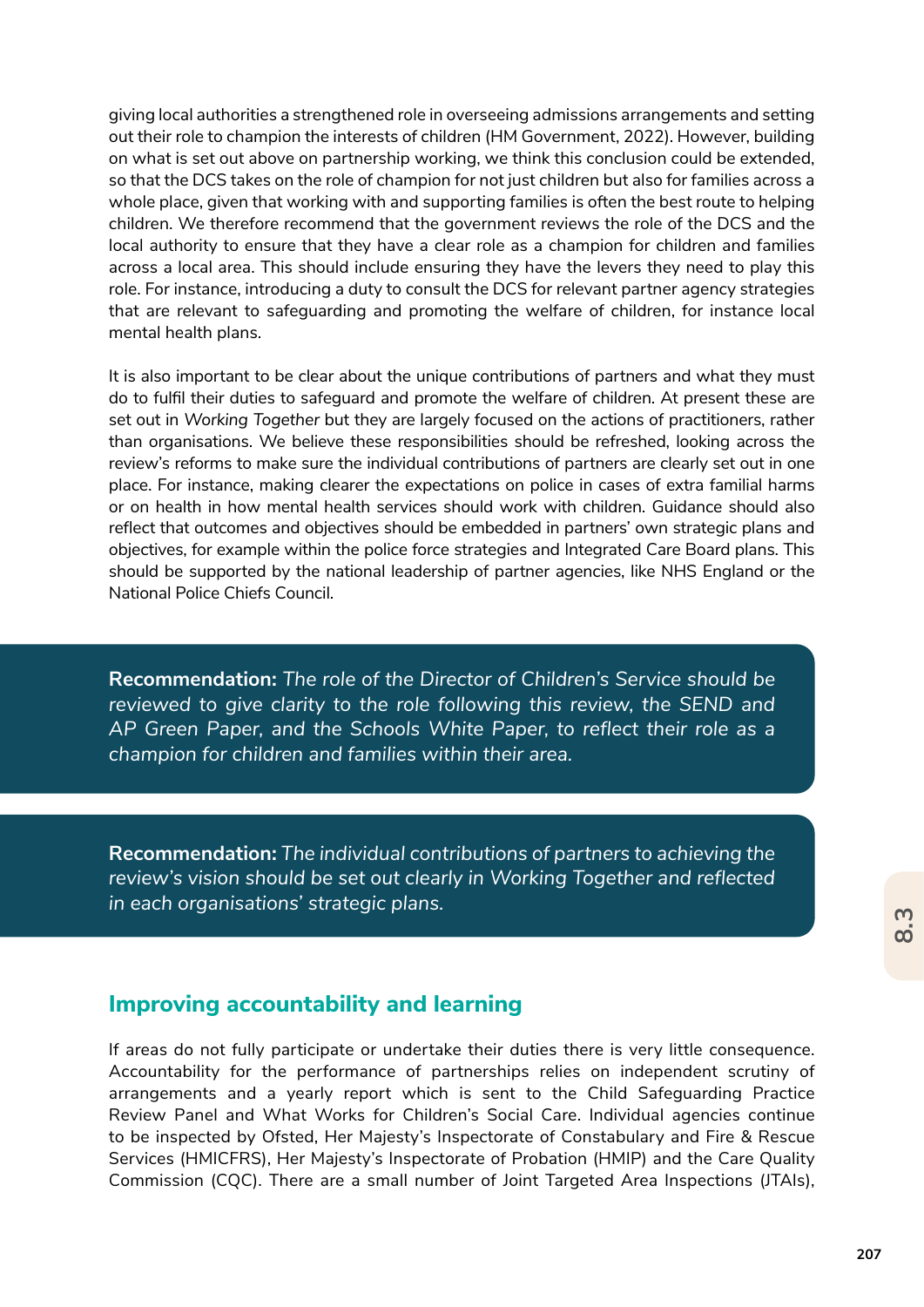which have considered multi-agency working.<sup>111</sup> These mechanisms are relatively weak and the opportunities to build evidence of effective multi-agency governance and share learning is limited. We propose increased transparency, improved evidence, learning and support, and joint inspection where concerns are identified. These reforms will require improved national leadership from ministers and government departments who should offer a more coherent approach and support for partnerships.

#### **1. Increasing transparency and oversight**

Partnerships should become more transparent in how they operate, for example publishing minutes of partnership meetings, decisions made and the financial contributions of each partner. Yearly reports should continue to be sent to the Child Safeguarding Practice Review Panel and What Works for Children's Social Care, but the format should be aligned to the strategic and operational responsibilities set out above.

The Safeguarding Children Reform Implementation Board (SCRIB), the national partnership board that oversees implementation of multi-agency reforms, should be reviewed and strengthened, so it provides proper national leadership to safeguarding arrangements. A key function it could play is in focusing on frequently raised gaps in practice, asking all safeguarding arrangements to submit information. For example, following ongoing concerns with information sharing, we are recommending in Chapter Three that all partnerships audit their information sharing practice and confirm to the SCRIB that they have information sharing agreements in place, and that this list should be published.

**Recommendation:** *Partnerships should become more transparent, including publishing minutes of partnership meetings and the financial contributions of each partner. The Safeguarding Children Reform Implementation Board should be reviewed and strengthened to take a greater leadership role in safeguarding arrangements, including requesting and publishing critical information about partnerships.* 

#### **2. Improving support and learning**

At present there is relatively limited support for partnerships in how they work together. The bulk of the DfE's improvement activity is focused on the contributions of local authorities, and the Child Safeguarding Practice Review Panel generally makes recommendations at a national level. We therefore recommend that the Panel works with the newly integrated What Works Centre, as well as the respective What Works Centres for each partner, to build evidence on effective partnerships alongside their National Reviews, and to take a more hands on role in supporting partnerships to improve. There is also a case for training aimed at leaders for how to discharge their role as strategic partners. The Child Safeguarding Practice Review Panel should consider how this should work in practice, drawing on learning from their national review into the deaths of Arthur Labinjo-Hughes and Star Hobson.

<sup>111</sup> The most recent Joint Targeted Areas Inspection Frameworks were published in March 2022: see https://www.gov.uk/government/ news/new-frameworks-for-joint-targeted-area-inspections-jtais

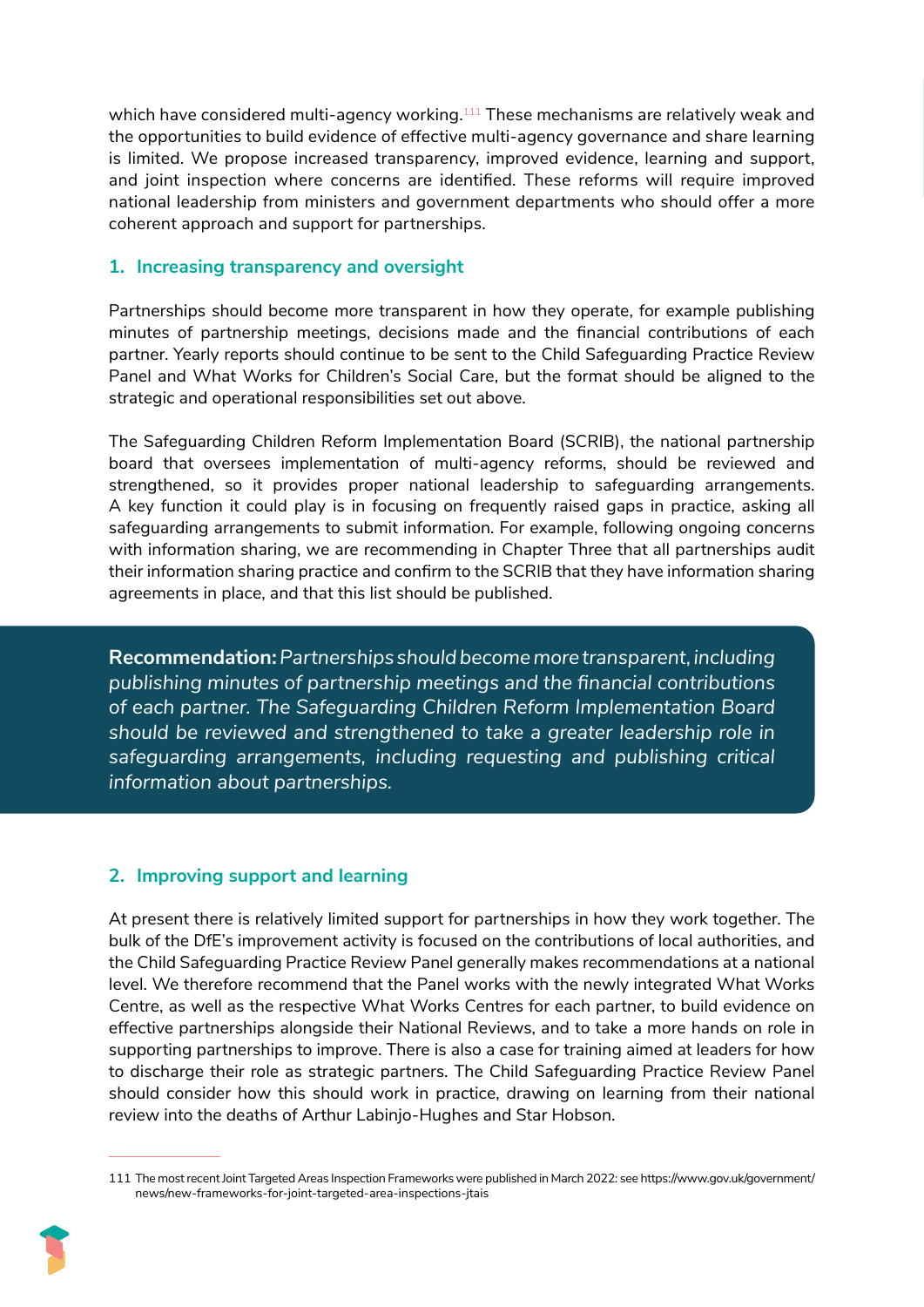**Recommendation:** *The Child Safeguarding Practice Review Panel and relevant What Works Centres should take a more hands on role in promoting evidence and supporting partnerships to improve.*

#### **3. Inspection of partnerships**

As we have seen in the recent case of Solihull (Ofsted et al., 2022), JTAIs can play an important role in shining a light on the contributions of different agencies and holding them to account. We recommend that each agency inspectorate reviews their framework to ensure there is sufficient focus on individual agency contributions to joint working. Where there are concerns about partnership working raised through individual inspections or other channels, a joint follow up inspection should be triggered. These should be risk based and focused both on the role of the statutory safeguarding partners and how they are supporting operational working.

Joint inspections should have judgements attached to them and where priority actions are attributed to individual partners, the respective interventions regime for each partner should act to ensure that recommendations are implemented, and intervene where services are not good enough.

**Recommendation:** *Each agency inspectorate should review their framework to ensure there is sufficient focus on individual agency contribution to joint working. Where there are concerns about the functioning of partnerships, joint inspections, with a judgement attached, should be triggered.*

#### **Making education a statutory safeguarding partner**

Another issue that has been raised with the review is the involvement of schools in partnership working (The independent review of children's social care, 2022; The independent review of children's social care, 2022c). Teachers spend more time with children than other professionals. When legislation was passed to establish new safeguarding partners in 2017, schools were not included as a full statutory safeguarding partner<sup>112</sup> but schools were to be named by every area as a "*relevant agency*" (Working Together to Safeguard Children, HM Government, 2018). The rationale being that the structure of the schools system meant that there was no single voice that could represent all schools within an area (Wood, 2016).

Although some arrangements have worked hard to bring schools to the table, in too many places the contribution and voice of education is missing. In our deep dives, we found that the relationship between social care and education was consistently fraught (The independent review of children's social care, 2022c). Children who have needed a social worker are present in 98% of state funded schools, are between two to four times more likely to be excluded than their peers and have some of the poorest educational outcomes; being 25% - 50% less likely

<sup>112</sup> Children and Social Work Act 2017 - https://www.legislation.gov.uk/ukpga/2017/16/contents/enacted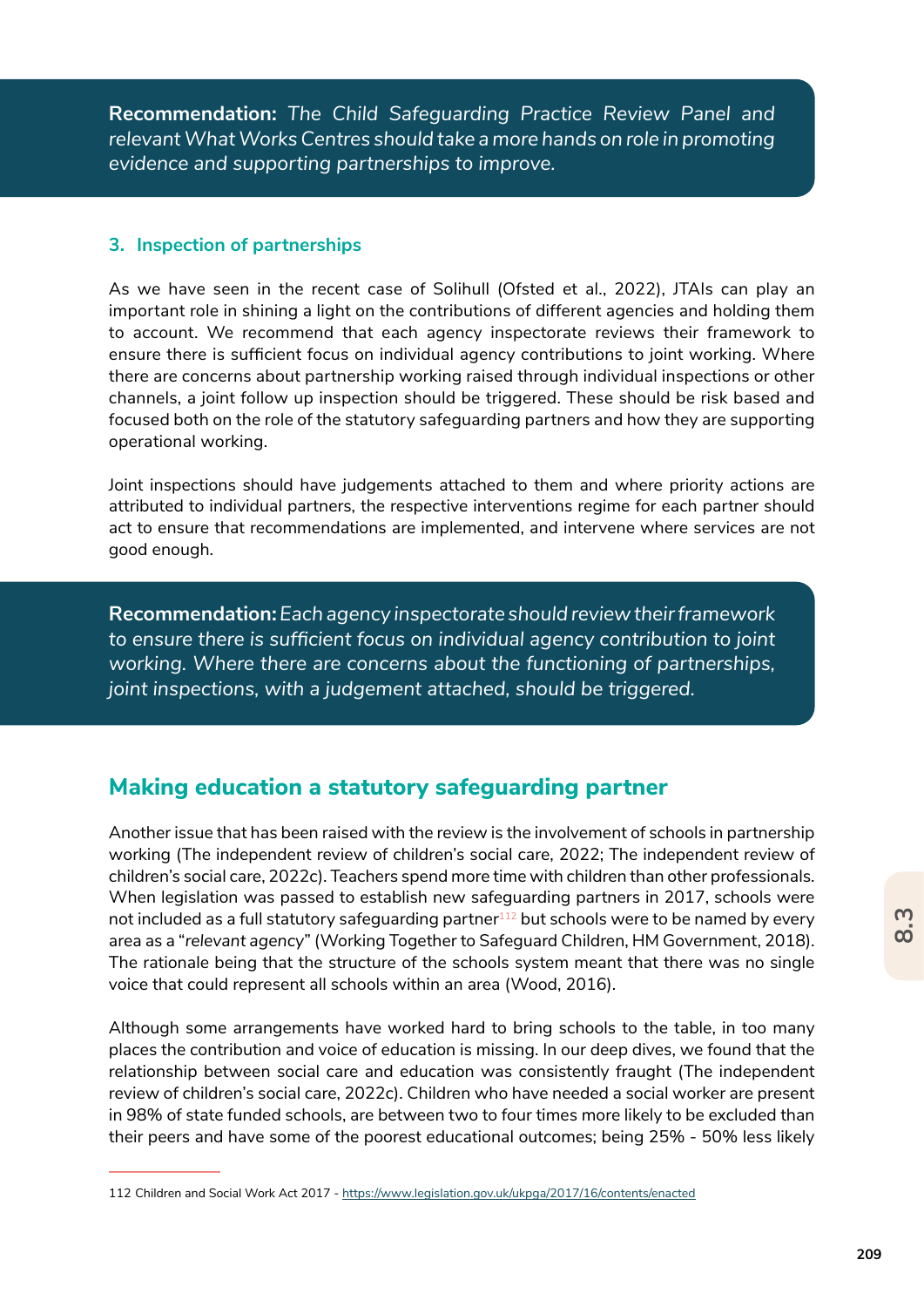to achieve a strong pass in Maths and English GCSEs (Department for Education, 2019b). Despite the importance of social care and education working together to protect children from harm and improve their outcomes, Sir Alan Wood found that some schools were 'kept out' of safeguarding partnership conversations and others did not recognise the importance of schools being named a relevant agency (Wood, 2021). Schools are less motivated to work collaboratively because there are fewer opportunities to engage with safeguarding partners (Department for Education & Kantar Public, 2021). Given we are recommending that safeguarding arrangements will have an important role in overseeing Family Help, and schools have a critical role to play in the identification and delivery of this, schools and children's social care need to be brought into lockstep. We therefore recommend that the DfE amends legislation and guidance to make education the fourth statutory safeguarding partner. The DfE should work with social care and school leaders to identify the best way to achieve this, ensuring that arrangements provide clarity. The upcoming reforms to the schools system, in particular, offer an opportunity to act.

One option for delivering this that should be considered, would be that within an area schools nominate one representative, with the seniority to work alongside the local authority chief executive, the accountable officer for a Clinical Commissioning Group (soon to be Integrated Care Board) and a chief officer of police to take a shared and equal responsibility for safeguarding arrangements. This would require a mechanism to enable this representative to come to meetings able to make decisions on behalf of schools within an area. The review believes it is likely that representatives will need to be at the level of the CEO of a Multi-Academy Trust. The upcoming reforms to the schools system, whereby all schools will be part of a Multi-Academy Trust, means that this may become a viable option. These reforms include a new collaborative standard, which will require trusts to work constructively with each other, their local authorities and wider public services - this could be invoked to bring the local schools systems together to participate collectively in arrangements. Better alternative models may be available, but in any event the safeguarding arrangements will need to establish the means for all schools to take full responsibility for their role in safeguarding and promoting the welfare of children.

**Recommendation:** *Schools should be made a statutory safeguarding partner and contribute to the strategic and operational delivery of multiagency working.* 

## **Financial integration**

In the health and adult social care space, pooled budgets through the Better Care Fund have been a major driver of integration (Forder et al., 2018). Through the review we have seen examples of good practice of areas using pooled budgets as a means of driving more integrated decision making for children and families: for instance health, education and social care resources to support children with 'complex needs' who require a residential setting or pooled budgets to commission preventative services (The independent review of children's social care, 2022c). There have been suggestions to the review that we introduce the equivalent of a Better Care Fund for children's social care.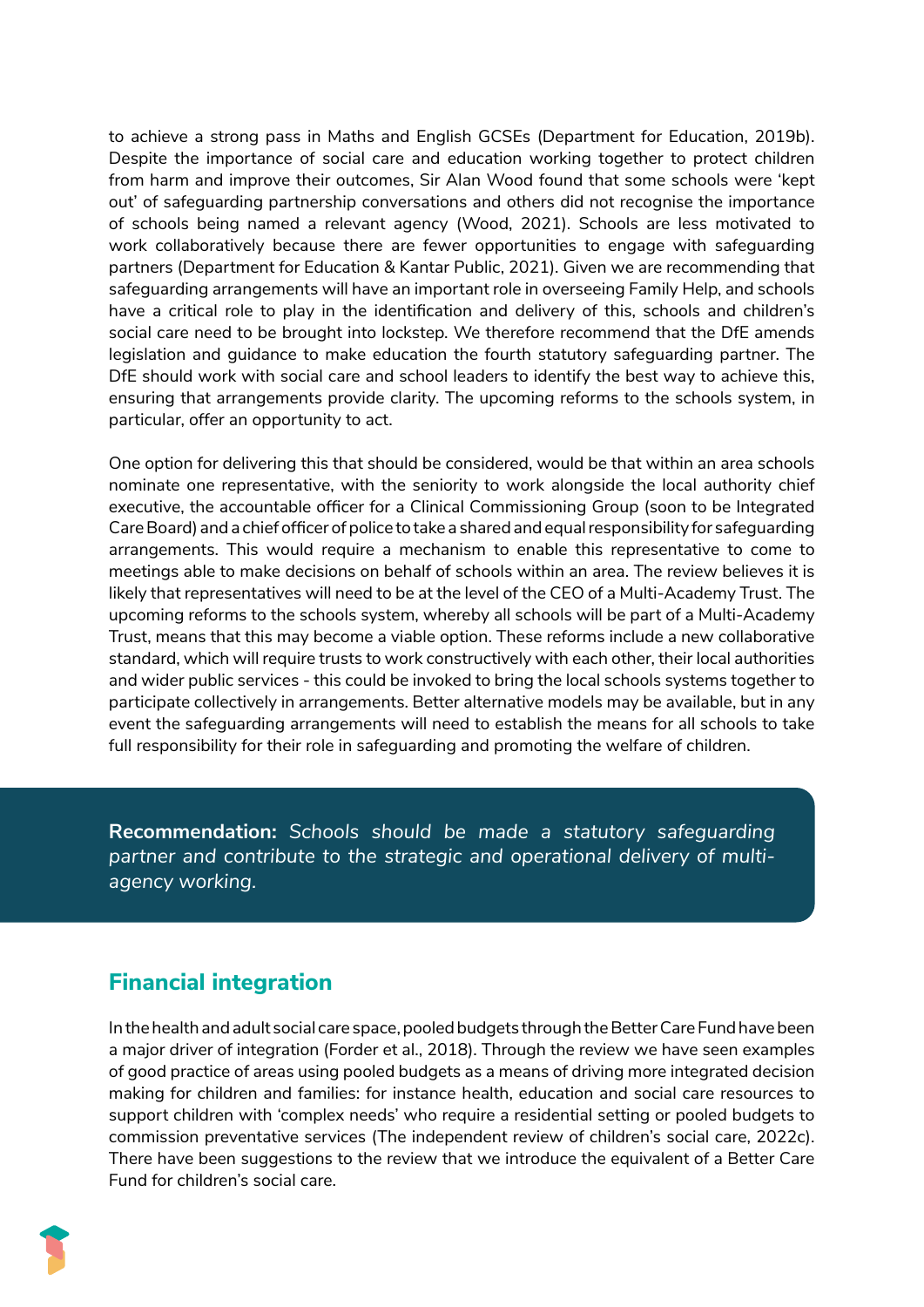Pooled budgets are a facilitator of integration, enabling areas to take joint decisions in the best interest of a child. However, we have concluded that the complexity of children's social care means that designing a top down, single pooled fund would likely end up being overly bureaucratic and add additional complexity to an already confusing landscape. We do think, though, that government should strongly incentivise partners to pool their resources to integrate services for children and families. This is why we suggest above that all are asked to publish their financial contributions.

In addition, as we set out in Chapter Two, as part of funding to implement *Relationships Protect* there should be a financial reward mechanism that means that full funding is only available to areas if partners are able to demonstrate a level of joint contribution. As a minimum, we recommend that 20% of the reform programme funding will only be made available to local areas if it is matched by other partners, representing 120% investment and shared financial commitments for reforms. This figure could be increased over time and it would generate locally determined pooled funding for meeting objectives set out in the National Children's Social Care Framework.

## **Thrive Salford and pooled budgets**

*Partnership working in action*

In 2015, Salford introduced an integrated partnership approach for children and young people aged 0-25. In 2019, Salford City Council and Clinical Commissioning Group extended pooled budget arrangements to include children and young people, services, public health and primary care under the Integrated Care Fund to further embed this approach. The decision to pool these budgets was taken to allow for more integrated decision making to provide more coordinated care to achieve population health outcomes; protect investment into front-line services; and improve services to better meet local needs.

Under the Integrated Care Fund, each partner contributes to the cost of budget pressures in proportion to the contributions made to the pool for each service area. The approach has enabled improved collaborative investment and led to more intensive multi-agency prevention services. As a result, there has been a reduction in the need for children to enter care; better support for children and young people with special educational needs; and positive feedback from young people about their mental health following community support interventions.

**Recommendation:** *Government should incentivise greater partner contributions through requiring partners to publish their financial contribution and making receiving the full funding for reform contingent on partner contributions.*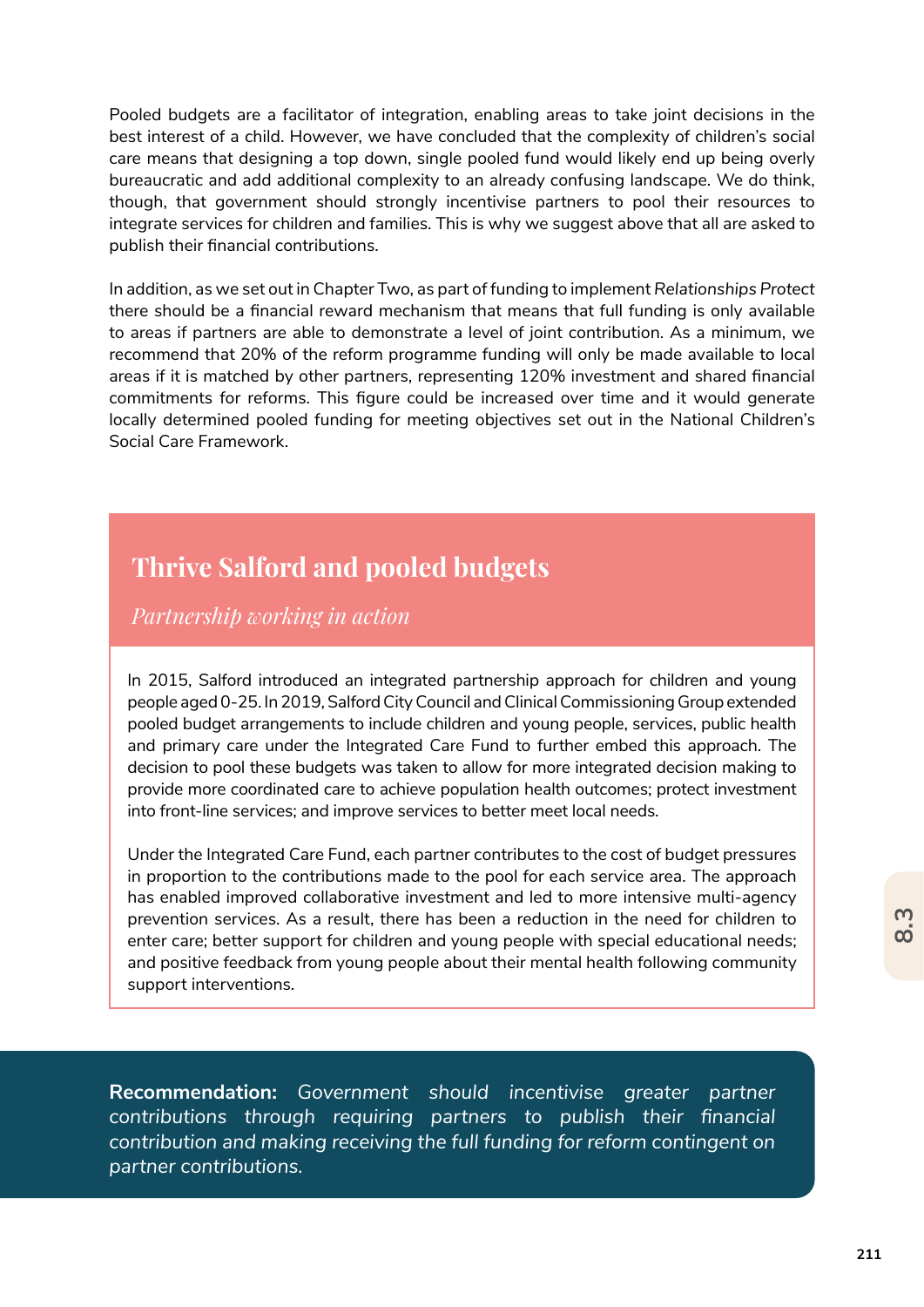# **8.4 Improving national government leadership and alignment**

Alongside strengthening local working, national government needs to take a greater leadership role and more care in the collective impact different policies have on children and families. The review has heard time and again, pleas from local leaders that national government needs to better role model the behaviour it asks services to demonstrate. Throughout the report we have tried to identify actions that can be taken nationally to create better alignment. Examples of this include recommendations to better align and integrate plans for children who are open to multiple services (e.g. AssetPlus Youth Offending Assessments and Education Health and Care plans with child in need plans) and recommendations to better align national funding streams (e.g. integrating different funding streams into a single Family Help pot, and integrating funding streams around different types of harms).

However, beyond these individual recommendations there is a need to ensure that there are the right underlying conditions for government to align policy making in future and understand how their respective areas contribute. This includes making sure there is sufficient cross government leadership driving the reform programme set out, which is covered in Chapter Nine.

## **Family policy**

Family policy is necessarily a cross government endeavour and there will be a need for health, welfare, the family courts, police, housing and education in particular to work together to ensure families have a joined up experience of both social care and other services. However, this means there does need to be a single government strategy on families, with sufficient leadership and resources, a single actor driving it forward and a mechanism for coordination.

The government has previously stated that this leadership for Families policy should come from the DfE. It should therefore back this decision and the Department should have a robust and sufficiently senior cross government mechanism for coordinating family policy and bringing in relevant government departments. As the review is recommending that several pots of funding around support for families are integrated, this will have implications for the departments that currently own them. For instance if the Supporting Families programme is mainstreamed into an overall Family Help programme, it would naturally move to the DfE.

## **Youth offending and young people in secure accommodation**

Earlier in this report we made a recommendation that detaining children should always be a last resort, but that where necessary this should be done in secure children's homes, secure schools or remand fostering, meaning a phasing out of Young Offender Institutions (YOIs) and Secure Training Centres (STCs). Young people are currently detained in secure accommodation on both justice and welfare grounds, and yet, despite often living in the same home, guiding policy affecting these children is split across the DfE and the Ministry of Justice (MoJ). Analysis by the Youth Justice Board and Ministry of Justice found that more than half of children in custody are known to have had a child in need or child protection plan (Ministry of Justice & Youth Justice Board, 2020).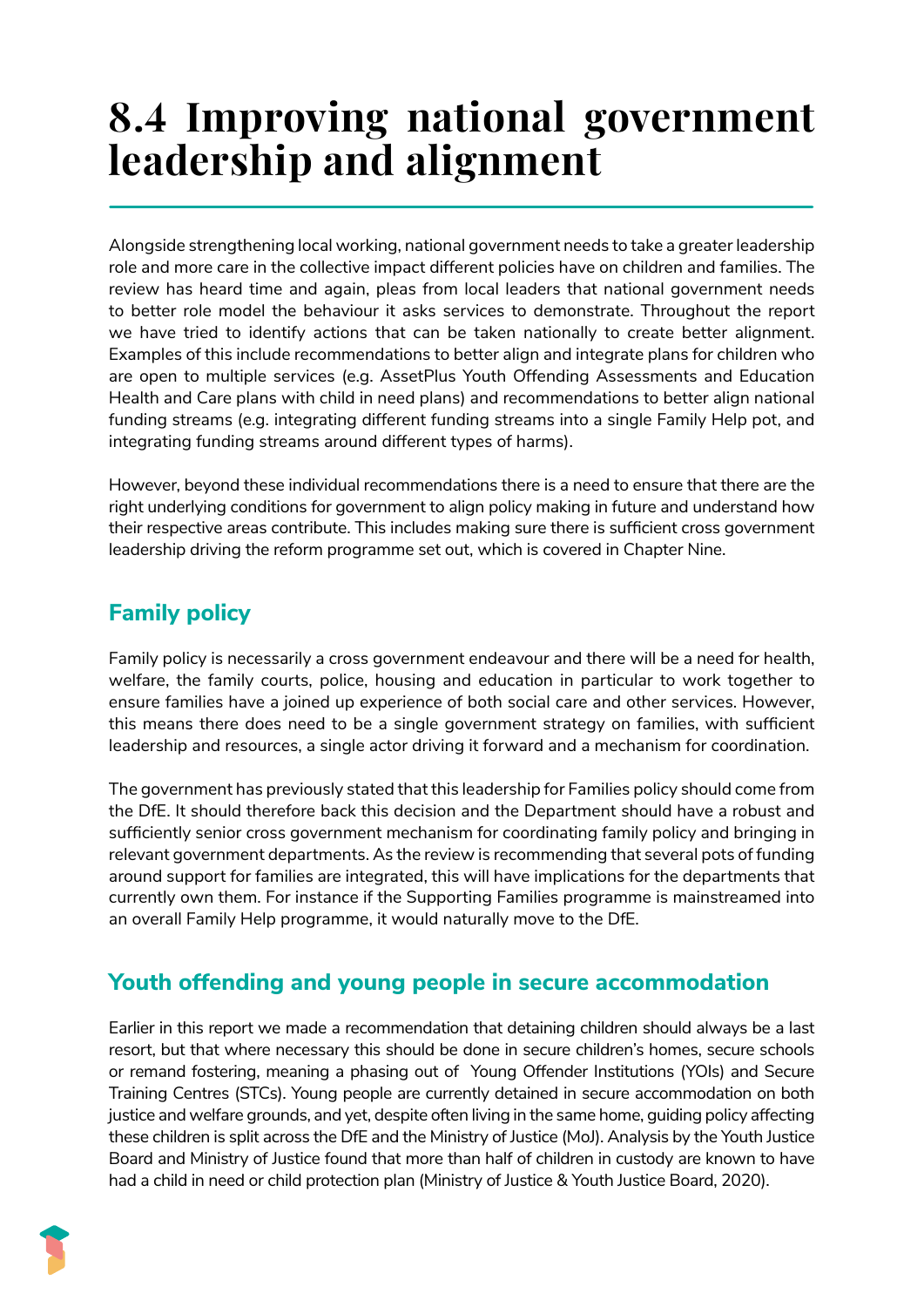Without the need for YOIs and STCs, the future direction of youth justice policy would no longer have a link to the prison estate and the rationale would not remain for it sitting within the Ministry of Justice. Youth justice policy should be moved to the DfE.

**Recommendation:** *National government should ensure it has an oversight mechanism in place to ensure policy relating to children and families is aligned in contact with children's social care. Government programmes should be streamlined to support these reforms and youth justice policy should move to the Department for Education.*

## **8.5 Rebalance resources to address disadvantage**

Children's social care is under significant financial pressure. Total spending on children's services reached £11.1 billion in 2020/21, and costs are rising in the majority of local authorities, leaving little to no budget to improve services.<sup>113</sup> The most deprived areas, which have the highest levels of social care needs, have also seen the biggest pressures on funding, further compounding this situation (Harris et al., 2019). At present, the vast majority of funding for social care comes through the wider local government finance settlement, combined with local income from council tax, business rates and other commercial income. Every spending review, national government funding for children's services is estimated based on what it is predicted local authorities will need to spend, it is then allocated to local authorities annually based on a funding formula.

The funding formula for children's services is out of date, relying on statistics dating back to 2001 and it has not been significantly updated since 2013/14 (Department for Communities and Local Government, 2013). Since that time our understanding of what drives local need for children's social care services has moved on substantially, particularly the significant role that poverty plays. A consultation to update the overall local government finance settlement funding system was launched in 2018 as part of a wider review of the balance of needs and resources between local authorities (Ministry of Housing Communities & Local Government, 2018). However, since then no announcement has been made on if or when a new formula will be introduced. It is essential that government makes the best use of the resources available. The government should therefore update the funding formula for children's services to better direct resources to where they are most needed. $114$ 

<sup>113</sup> S251 data - This figure is higher than the £10 billion quoted in the executive summary, as it also includes spending lines 3.4.5 Universal family support, 3.5.1 Universal services for young people, 3.0.1 Spend on individual Sure Start Children's Centres, 3.0.2 Spend for services delivered through Sure Start Children's Centres, 3.0.3 Spend on management costs relating to Sure Start Children's Centres, 3.0.4 Other spend on children under 5.

<sup>114</sup> The review recognises that children's services don't operate in isolation from wider local services. However, the timetable of any wider reforms to local government funding should not delay the urgent introduction of the new children's formula. The new children's formula should take better account of deprivation and other contextual factors than the existing formula, and should replace it in the wider formula used to distribute Revenue Support Grant funding between local authorities. The government should also use the new formula to allocate the proportion of Social Care Grant funding that is intended for children's services, as this is currently distributed based solely on the pattern of need for adult social care.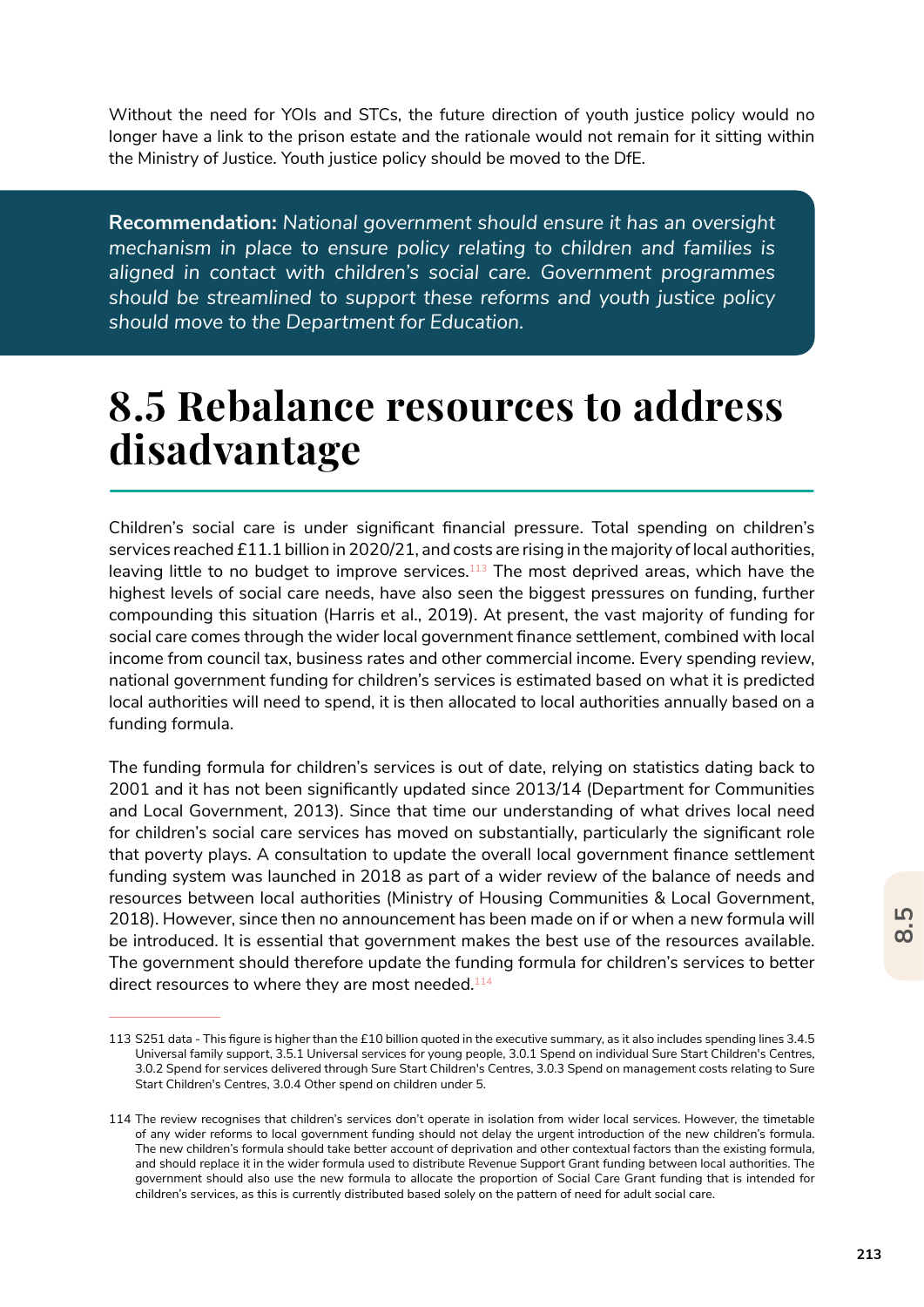In addition, government needs to ensure that in future the total funding that local authorities receive is based on the most up to date evidence about the contextual factors that will increase the costs of meeting child and family needs. This means that if deprivation increases nationally, the funding formula and total funding for children's social care should respond to reflect the amount we spend on social care (just as it does with other safety nets within the welfare state, or with educational entitlements such as Pupil Premium funding). Government should also more explicitly consider where policy changes have a knock on impact for the funding needed. For instance, the reduction in young people in custody is a positive development that has saved the MoJ significant sums of money, but the costs across all local authority services of supporting a group of highly vulnerable young people elsewhere has never been properly understood (Centre for Justice Innovation, 2016). A similar situation is happening in health where in-patient mental health beds have been reducing, with a saving for the NHS, but without adequate alternative social care or NHS funding and facilities to support these children (Waldegrave, 2020).

**Recommendation:** *Government should introduce an updated funding formula for children's services, and take greater care to ensure that changes in government policy that impact the cost of delivering children's social care are accompanied by additional resources for local government.* 

# **8.6 Improve the role of inspection as a driver of accountability**

Ofsted play an important role in measuring quality and what they focus on becomes a significant driver of behaviour. Inspection and regulation is an important and necessary lever for holding services to account and regulation is crucial for ensuring compliance with clearly defined standards. There are, rightly, consequences when services are found to be inadequate.

Throughout the review's work we have listened to front-line professionals, leaders, shadowed a local authority and a children's home inspection, and engaged with Ofsted about the impact of the inspection frameworks in both measuring quality but also regulating against standards. We have identified three overarching changes in Ofsted inspection that are needed to support the reforms set out by this review, that in turn improve services for children and families:

#### **1. Increase transparency about how judgements are made and ensure they have a rigorous underpinning**

There is evidence that perceptions around Ofsted can drive system behaviour. Rates of child protection activity temporarily increase at the time of Ofsted inspections (with a more pronounced and longer term effect in inadequate authorities) (Hood & Goldacre, 2021). We have heard from secure children's homes, residential care and providers of fostering services that one of the reasons they will not take in particular children, is in case they receive a poor inspection outcome if things go wrong.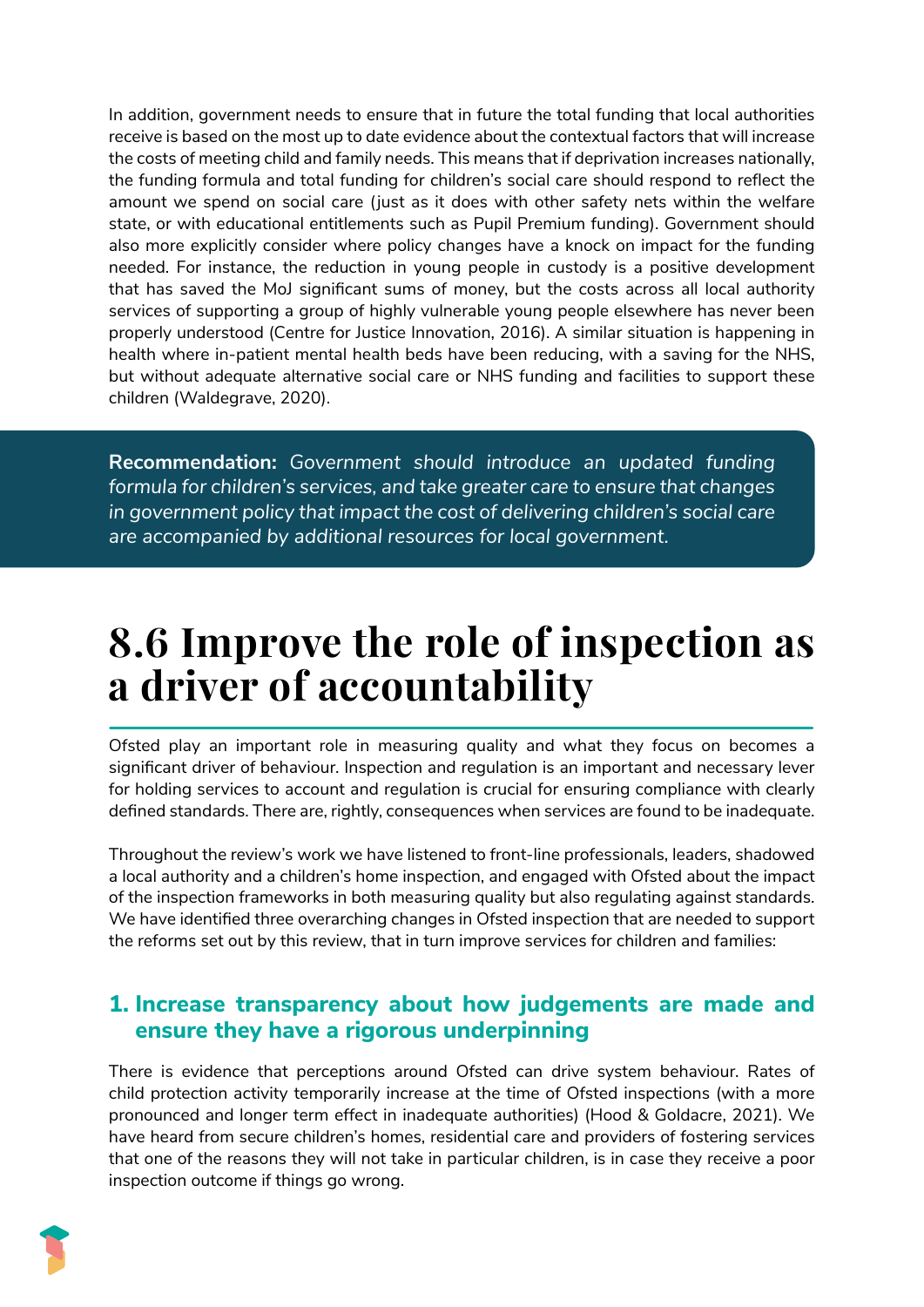This is driven, at least in part, by a lack of understanding and transparency about what Ofsted are looking for, and professionals seeking to second guess what Ofsted is looking for or what they might disapprove of. This has improved in recent years and areas have told us they welcome the more regular dialogue that takes place with Ofsted through the ILACS channels. However, there is more to do. It is not always clear in their frameworks what Ofsted means by quality, effectiveness and impact of services provided to children and families, and children in care.

There is also very limited published research about the reliability of inspection (especially when compared with school inspections) (Hood et al, 2019; Wilkins & Antonopoulou, 2020; Ofsted 2017b; Ofsted, 2019b). Ofsted should seek to increase the transparency of how judgements are made in children's social care and ensure that inspection has a rigorous underpinning. Specific ways we think this could be achieved:

- As it does in schools, where Ofsted have in recent years been much more explicit about how they understand and inspect curriculum and quality of teaching, Ofsted should more clearly define what they mean by good quality and the features of effective practice for children's social care. There are ways of doing this that are not overly prescriptive. This should align with the National Children's Social Care Framework, discussed earlier in the chapter.
- Ofsted should be clear about how it inspects decision making. Work undertaken for the review concluded there are different ways the quality of decision making can be measured including accuracy, consistency, outcomes, practice and equity of decisions, and the organisational context they are made in (Hood et al., 2022b). This work should also be used to conduct validity and reliability assessments of inspector practice across all frameworks, which is again something they have begun already to do in the schools remit.
- Ofsted should, as it does in school inspections and used to do in social care, recruit practice leaders as standing Ofsted Inspectors to improve the robustness of judgements and dispel myths.
- Ofsted should be more transparent in general with the data, information and tools it holds - for example, publishing data on notifiable events (such as police callouts to the home or "*serious concerns about a child's missing behaviour*") and what Ofsted has done about them (Ofsted, 2018c).

#### **2. Apply a more rounded understanding of 'being child focused'**

As the review has set out elsewhere, children's rights are most often realised through their families. Focusing on the effective engagement of parents and focusing on supporting change in adults is very often the way to be focussed on what children need. Yet, some of the best performing practice leaders and Directors of Children's Services have told the review that Ofsted's position on this runs counter to their efforts. Ofsted should therefore develop a more rounded understanding of what it means to be 'child focussed'.

It is important that inspection focuses on the things that matter most to children and families. Through engaging with local areas and shadowing an Inspection of a local authority inspection and a children's home inspection we have identified some areas where we believe inspection should expand to have greater focus. At Family Help, there should be a greater focus on the proportionality and quality of the help children and families receive, and therefore what the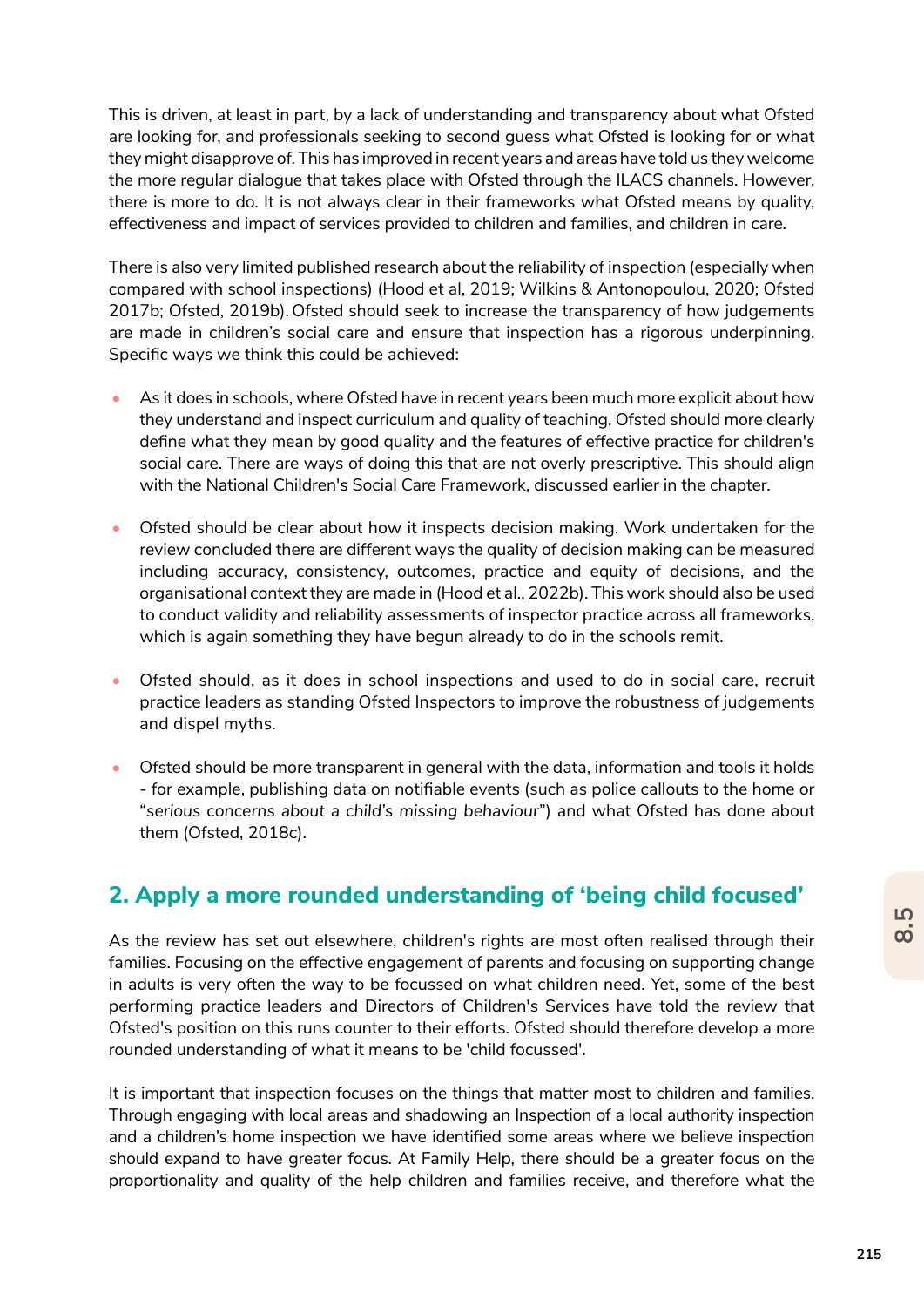experience of families is. For children in care there should be a greater focus on meaningful relationships with adults who love them as a key feature of good quality care. For care leavers, Ofsted should introduce a standalone care leaver judgement (something they are currently consulting on) that reinforces the missions we have set out for care experienced adults.

Giving children's voices greater prominence is also about how inspection takes place. For example, children's homes inspections should take place at times when children are at home. Inspections of local authorities should take more care to gain feedback from families as well as children (as happens in local area SEND inspections).

#### **3. Support the delivery of the new infrastructure suggested by the review**

As well as amending how frameworks currently work, Ofsted will need to support the introduction of review's suggested reforms with new responsibilities across a number of areas. This includes supporting the government in updating Care Standards for the providers it regulates; financially regulating Independent Fostering Agencies and children's homes; developing inspection frameworks for advocacy and Regional Care Cooperatives; and working with other partners to undertake joint inspections of partnerships.

More broadly Ofsted will need to align inspection behind the principles, objectives and guidance set out in the National Children's Social Care Framework. Together we believe these changes would have a significant impact on how we understand and measure success.

**Recommendation:** *Ofsted inspection should be reformed to increase transparency in how judgements are made, ensure inspection applies a rounded understanding of being 'child focussed' and and to ensure inspection supports the proposed reforms.* 

# **8.7 Intervening when services are not good enough**

By establishing a clear national direction and high levels of transparency through inspection and better data, with an enabling infrastructure that can take action on national issues like IT and technology, local authorities will be able to learn and improve. However, this only works if there are consequences when services fail.

At present the DfE intervenes when local authorities are inadequate, providing support and in some cases formal direction through a range of models such as appointing a Commissioner who will make recommendations about the future of services (Local Government Association, 2019). In some cases decisive action is taken and progress is made - with the turnaround of services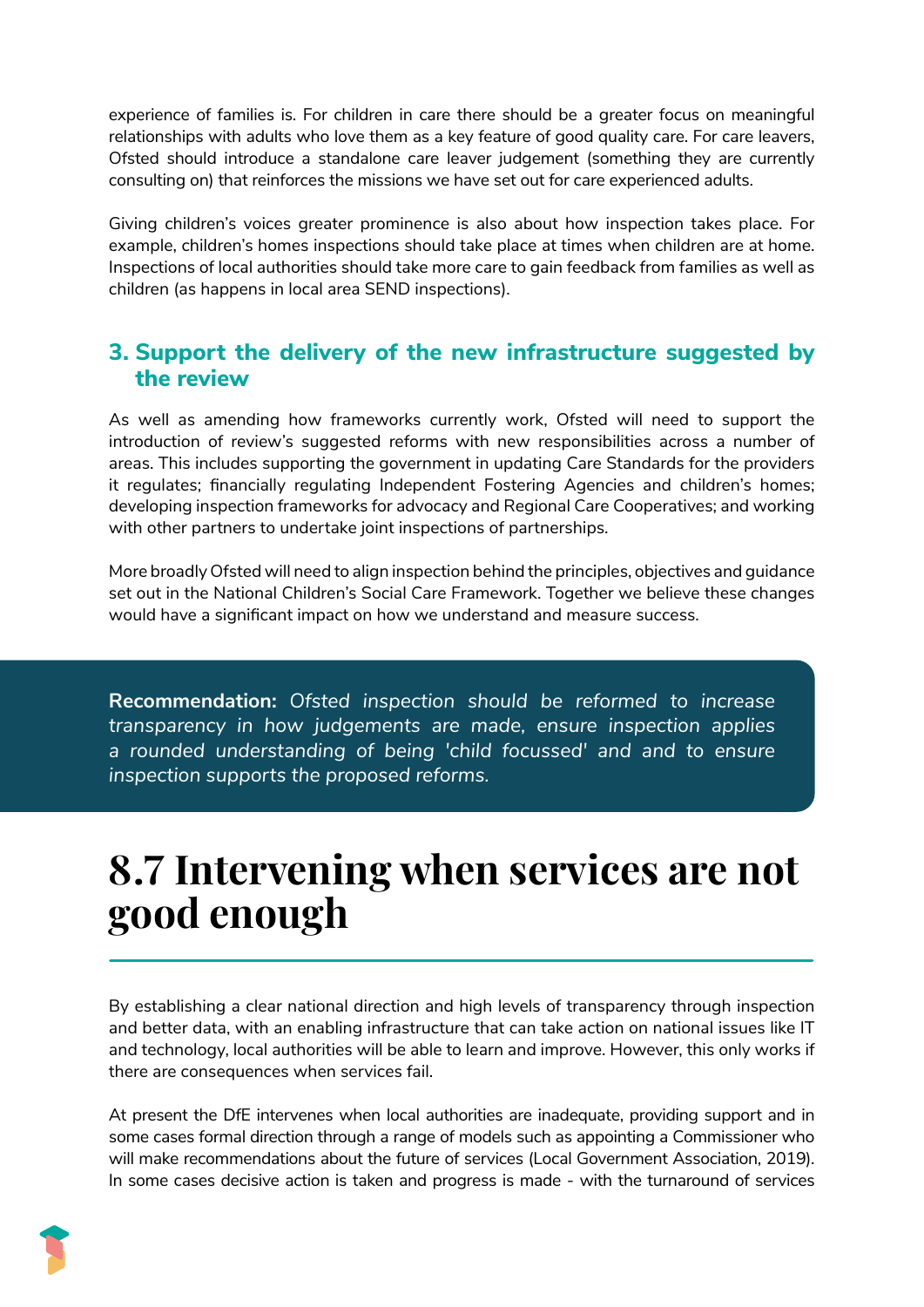in Sunderland and the Isle of Wight being good examples of where trusts and local authority partnerships have made services better for children (Ofsted, 2018d, 2021d)

However, too often we are leaving children's services stagnating, leaving children unsafe. As an example, Bradford children's services were found to be inadequate in 2018 with warnings that children were at risk of significant harm (Ofsted, 2018b). Following this poor result, Ofsted had undertaken six - further monitoring visits and one focused visit - four finding progress was "*slow*" and three commenting on only "*some*" progress, improvement or steps forward.115

An intervention commissioner was appointed in September 2021, following serious concerns raised by Ofsted about the safety of children in care. It was only in late January 2022 that a decision was taken to remove the services from the council. In cases like these the DfE must intervene more effectively when progress is too slow.

There is also a similar issue with drifting 'requires improvement' authorities, who are not providing good enough services for children. Whilst 'requires improvement' authorities will be offered voluntary improvement support, they do not necessarily need to accept it. As of April 2022 there was 21 local authorities that have been assessed 'requires improvement' in at least two consecutive inspections.<sup>116</sup>

We should be clear that local authorities being persistently "*requires improvement*" is not good enough and if local authorities are not able to improve and are not accepting support, then this should be a trigger for intervention. We have three related recommendations that would make the Department's interventions regime more robust.

#### **1. Intervene more decisively in inadequate and drifting authorities**

Part of the reason that more robust intervention does not happen with failing and drifting authorities is the DfE's policy framework for intervention, which holds a high bar for when the Department can intervene. To counter this, the DfE should strengthen its intervention framework so that it intervenes more decisively, including making any necessary changes to legislation or statutory guidance to enable this more robust approach. The Department should make it unequivocally clear that services can be removed, even where a service was not inadequate across the board in its Ofsted judgement, if there are reasons for concern (as there was with Bradford).

In the longer term it should be made clearer that being continually 'requires improvement' is not good enough for children. Therefore the Department should act in all local authorities that receive 'requires improvement' consecutively, without mitigating circumstances, either through an improvement notice or formal intervention.

As the system will be undergoing a period of reform in the coming years, including both to the resources available and what is measured by inspection, this intervention should not come into effect until the most significant reforms have taken place. However, the DfE should confirm its intention to do this now, so that there is clarity that requires improvement is no longer considered satisfactory.

<sup>115</sup> See Ofsted reports from 11 June 2019 to 02 February 2022, available on Ofsted website at: https://reports.ofsted.gov.uk/ provider/44/80449

<sup>116</sup> Data based on reports published on Ofsted website at: http://reports.ofsted.gov.uk/inspection-reports/find-inspection-report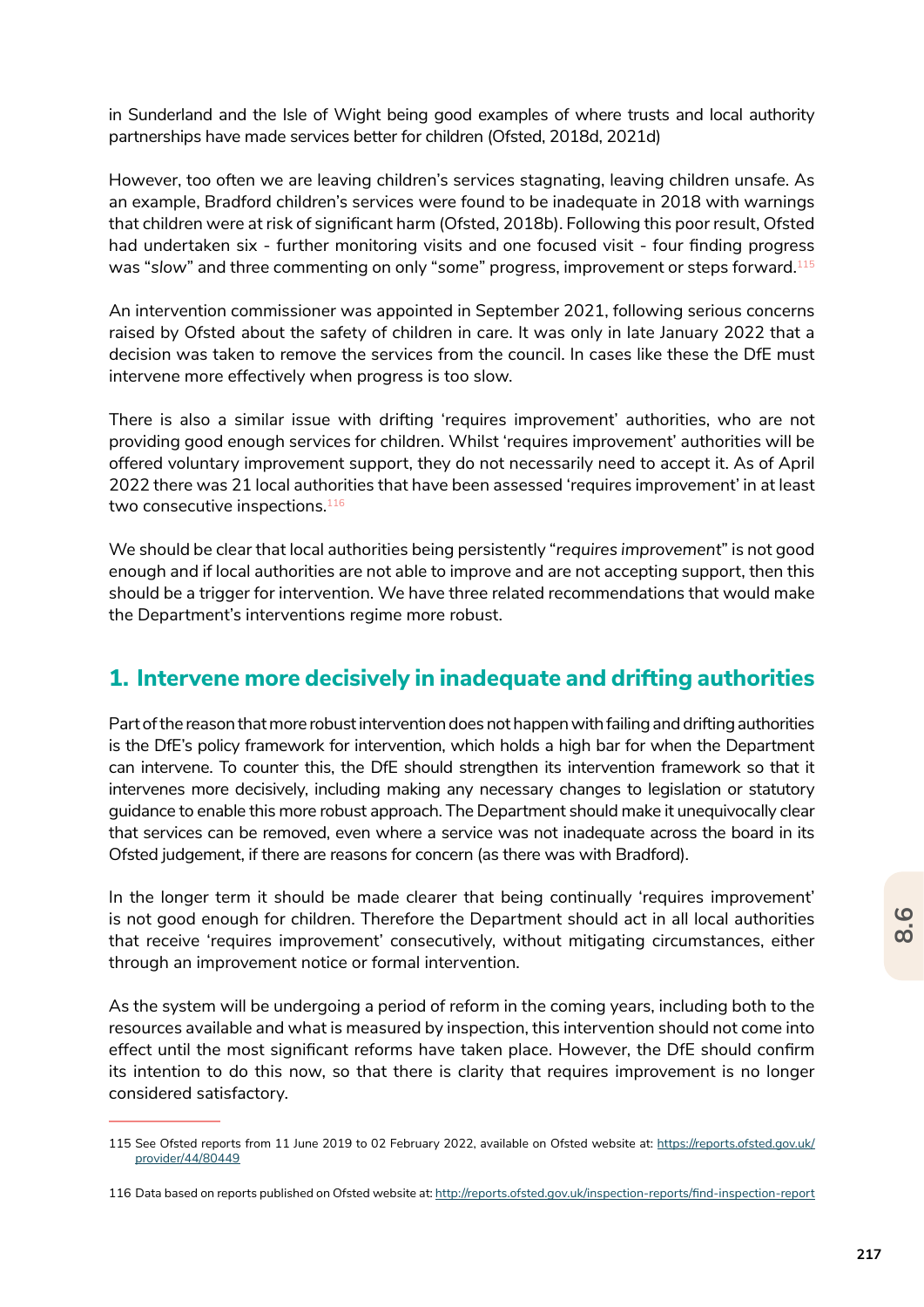#### **2. Strengthen the role of commissioners**

Second, there is scope to strengthen the role of intervention commissioners. Commissioners are generally former DCSs, who are paid by the DfE to advise on specific local authorities. They make recommendations to ministers, who are advised by civil servants on whether to accept their recommendations. An independent evaluation of the DfE's regime found that a proliferation of different people involved in an improvement journey could be an issue, and highlighted inconsistencies in how commissioners approached their task (for instance whether they get involved in specific improvement activity) (Department for Education, Upcoming Release).

The role would be strengthened if Commissioners were brought into the DfE as Regional Improvement Commissioners, with responsibility for overseeing the improvement of local authorities in a specified region. This would mean they had "*skin in the game*" in achieving the improvement across a region, with deeper understandings of the issues individual authorities were facing.

Commissioners would themselves be accountable for providing advice and support that results in improvement. Regional Improvement Commissioners would also take a role in challenging local authorities who require improvement to ensure they take up support to improve, using the new more transparent data and direction provided by the National Children's Social Care Framework to support this.

#### **3. Embed sector led improvement**

At present there is a structure of "*Regional Improvement and Innovation Alliances*", that bring together local authorities on a regional level to support and challenge improvement. The DfE has provided funding for these individual regional arrangements as well as funding the Partners in Practice Programme (now Sector Led Improvement Partners), which funds 'good' and 'outstanding' local authorities to provide support to areas who need it (Department for Education, Upcoming Release).

We agree that using successful local authorities is the best way to support improvement, and support for sector led improvement should continue. An evaluation of these programmes demonstrated that areas who used the support found it helpful in their improvement, but authorities were not consistently aware of the support available (Department for Education, Upcoming Release). It also found that authorities wanted easier access to evidence based information about improvement.

Learning from improvement programmes in other public services such as schools, the DfE should simplify and bring together the support for Regional Improvement and Innovation Alliances and Sector Led Improvement Partners into a single clear improvement offer.

**Recommendation:** *Strengthen intervention powers and introduce Regional Improvement Commissioners to provide more robust challenge in the system. Ensure there is a clear expert improvement offer for local authorities.* 

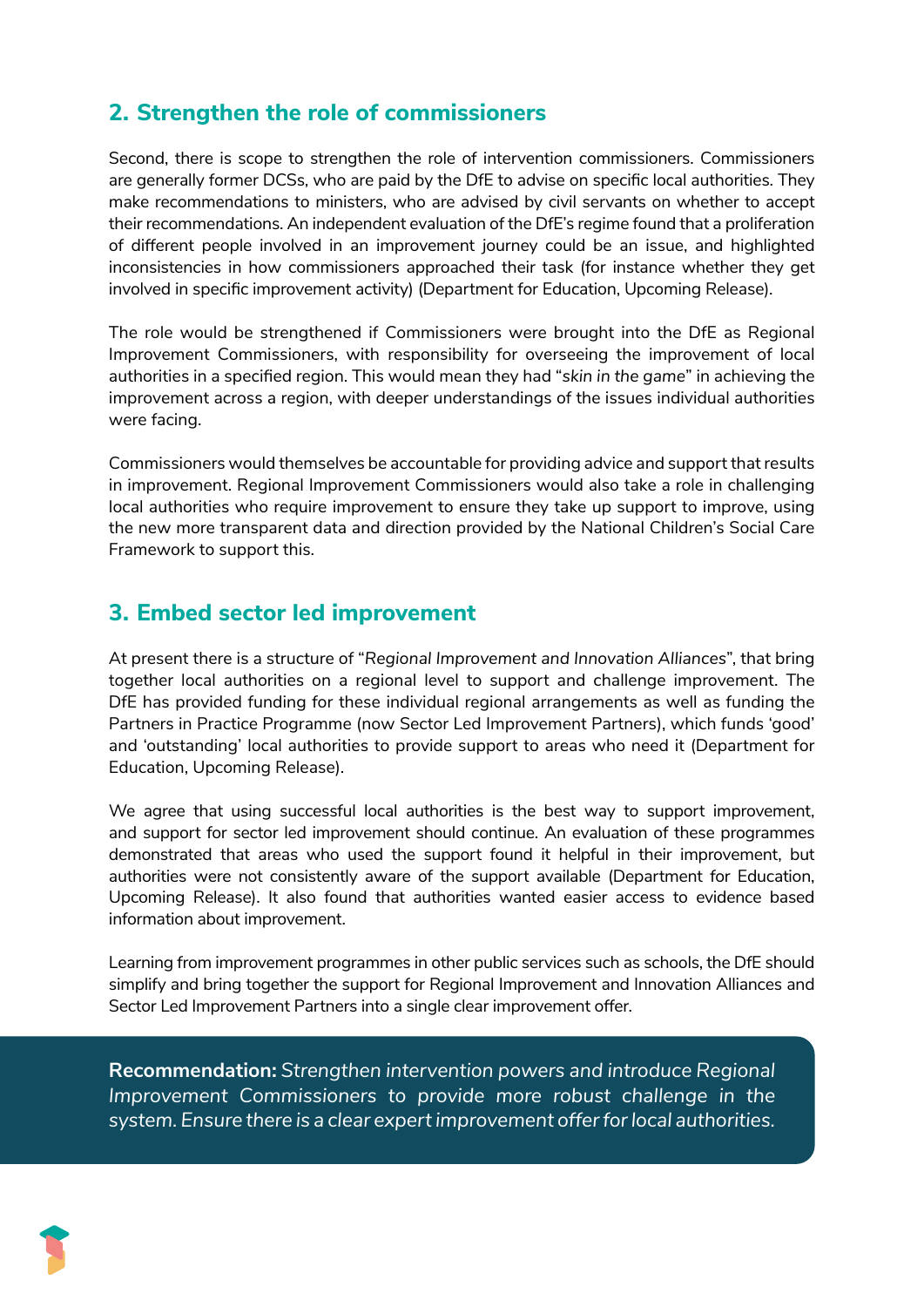# **8.8 A National Data and Technology Taskforce**

Across the review we have identified a range of areas where better use of data and technology could achieve significant progress for children and unlock better use of resources. This should include having more user friendly case management systems and automating the way practitioners share information.

## **Insight Bristol**

*Using technology to help practitioners support families* 

Insight Bristol is a data analytics hub with employees from Bristol City Council and Avon and Somerset Constabulary, which collects and analyses data to identify vulnerable families across Bristol to better understand the issues they face. Insight Bristol runs the Think Family Database (TFD), which facilitates multi-agency working by allowing professionals to access a joined up single view of a child.

The Think Families Database covers approximately 50,000 families across Bristol and helps identify risk and vulnerability using the criteria from the Supporting Families Programme. The database pulls together data from around 30 different public sector sources including:

- **Bristol City Council**
- Avon and Somerset Constabulary
- the DfE
- Department for Work and Pensions
- the NHS
- social care systems

This approach helps professionals coordinate support for families who are most in need. Sometimes those families are obvious but often they are hidden, so the database tells professionals about issues they might not have seen before. It also allows professionals working with families to know which other professionals are also working with them. Using targeted analytics, the system also helps identify children at risk of:

- sexual exploitation
- criminal exploitation
- not being in education, employment or training

The models are not replacing professional judgement or making decisions on their own. They guide and supplement the work of lead professionals and provide information about children at risk that they may not easily see. This early identification means that support and interventions can be put in place early to stop problems turning into crises.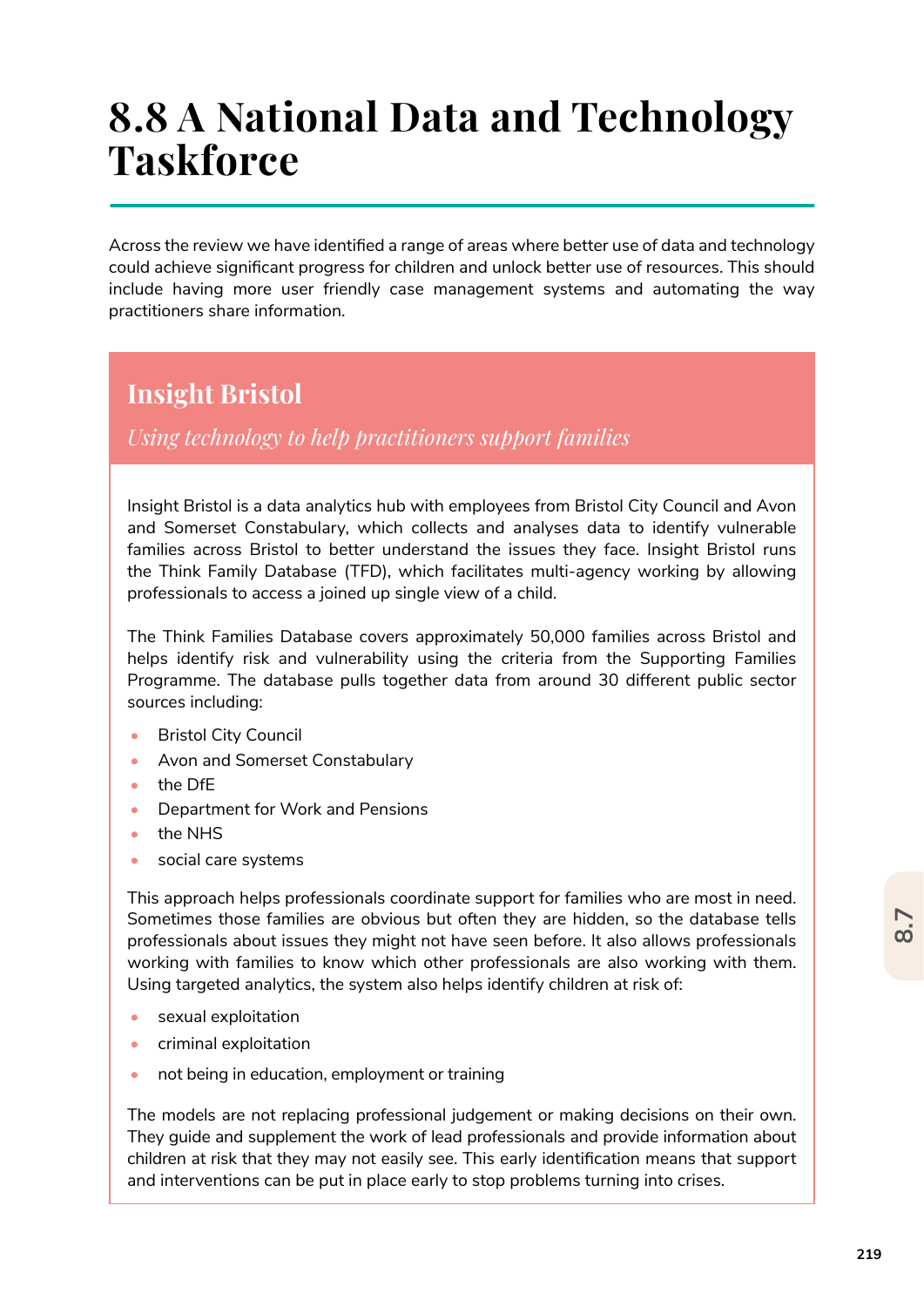Some investment has been made in recent years in achieving progress and individual areas are innovating and finding solutions, for example through the Data Accelerator Fund and Regional Improvement and Innovation Alliance funding (Ministry of Housing Communities & Local Government, 2021). These have been successful at supporting individual areas to build their capability (including in Bristol). However, this work has been hampered by inconsistent and patchwork funding, without a true attempt to scale this, resolve system barriers or achieve common system breakthroughs that they cannot solve on their own.

Other areas of the public sector have demonstrated what is possible when action on technology and data is coordinated. For example, NHS Digital (soon to become part of NHS England) for health care, which has driven forward the introduction of the Child Protection Information Sharing system, as well as wider improvements in NHS systems (NHS Digital, 2021).

We are therefore recommending a National Data and Technology Taskforce - a single, operationally focused team, with the right technical skills and knowledge that can help coordinate local authority and national action to achieve progress across the country, building on the best of what is already happening. It would need to work out the right ways to achieve progress, but also have practical, hands on capacity that helps get these solutions implemented in local authorities. The Taskforce would report into and make recommendations to a Partnership Board made up of key representatives with the levers to enable this change to happen - whether this is requiring a particular technical standard across all providers or making a change to data collection.

The Partnership Board should include the DfE (policy and technical expertise), Ofsted and local authority representation (both children's services and technical leads). The Taskforce should be co-owned by all Partnership Board participants and should be independent of any one directing organisation. It should link into the group members' respective resources and existing work, and develop work packages to meet the targets set below.

There would be three national targets that the Taskforce would be set to achieve within five years; enabling social workers to spend more time with families through improved case management systems, achieving frictionless sharing of information through technology, and improving how areas are able to analyse their data to inform decision making. The case for each of these is set out in more detail below, with further information in the "Data and Technology Taskforce" recommendation annex.

We suggest that the Taskforce is funded nationally and that the solutions it develops should be co-funded by local and national government. Current funding pots that exist to improve children's social care technical capacity should be brought into the Taskforce to achieve the goals set below.

#### **1. Reimagine case management systems to drastically reduce social worker time spent recording cases**

As set out earlier in the report, poor case management systems are a significant driver of social workers' time away from families (see Chapter Seven). We also know they are currently not enabling data and information to be easily retrieved and turned into actionable intelligence. This impacts both the ability to have regular, timely data and impacts analysts who often have huge time burdens to appropriately check and clean data and make sure it is fit for use (Owen, 2022; Ofsted, 2018).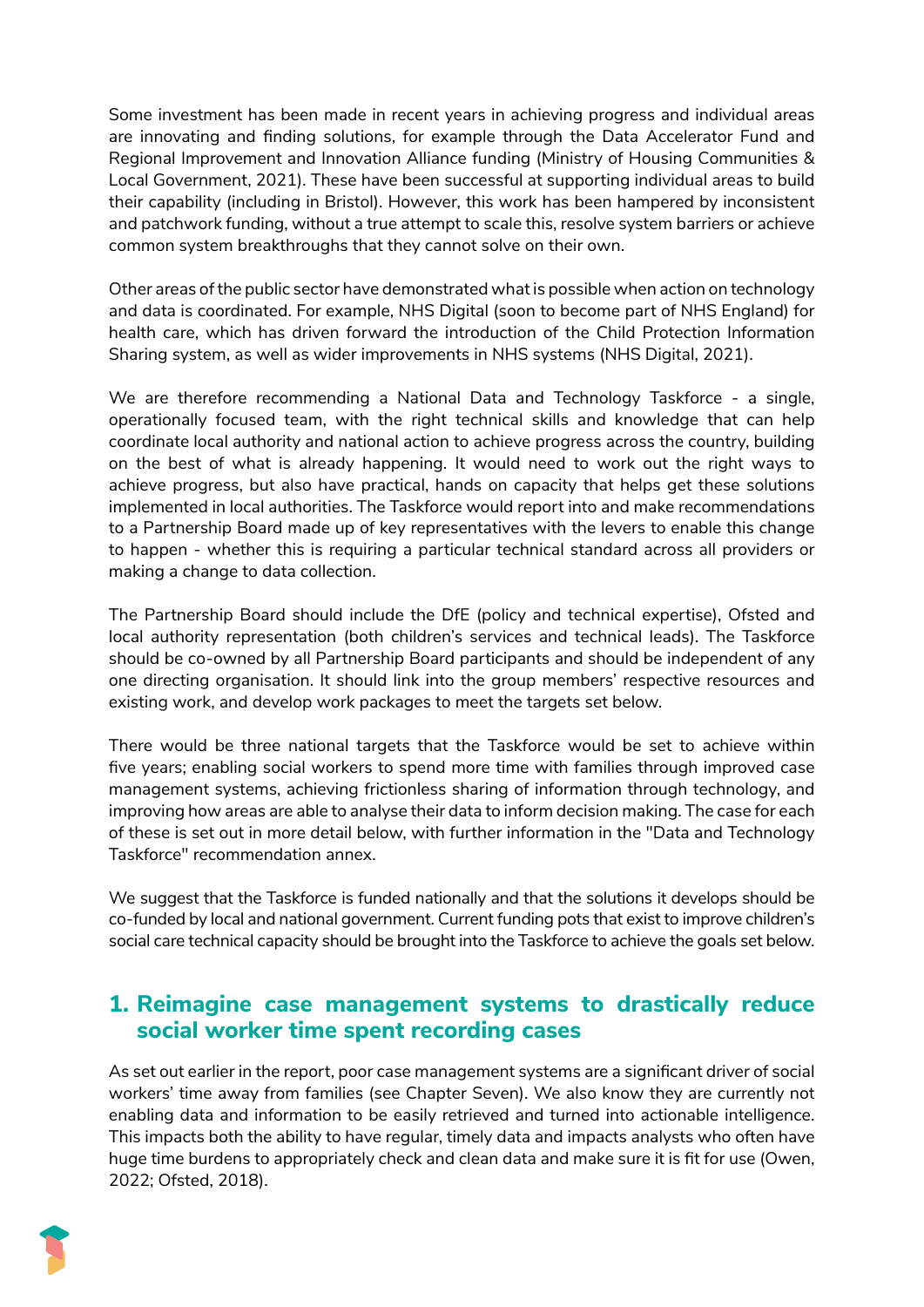Yet, despite this issue being known for many years, local authorities report finding it extremely difficult to procure effective case management systems. The market for case management systems is not functioning effectively, with 152 individual local authorities individually commissioning two major providers, and not spending enough to incentivise improvement and innovation (Begley & BetterGov, 2021). This means there is little incentive for existing providers to innovate or new providers to enter the market.

The National Data and Technology Taskforce should coordinate action to improve case management systems nationally in children's social care. The objective should be to significantly reduce the time spent recording, improve practice and make access to data more automatic. It would be within the remit of the Taskforce to agree the best way to achieve this, but a first action might be getting a grip of the market by understanding when different systems are coming up for reprocurement, local budgets, and different technological requirements. It could then make a business case to individual authorities and central government to fund either the procurement of the challenger system or action with an existing provider to improve their system.

#### **2. Use technology to achieve frictionless sharing of information**

In Chapter Three we set out a five year challenge, to end the persistent issue of poor information sharing between partners by 2027. A key part of this is using technology to achieve frictionless sharing of data between local authorities and partner agencies, and also between different local authorities. The Taskforce would be critical to achieving this goal and would need to work closely with NHS England and the police (who would also need to take coordinated action) to precisely define the target (in consultation with the information commissioner), the right technological and legal approach to achieving it (e.g. whether this is achieved through interoperable systems or another route and whether common data standards and data quality agreements are needed) and agree the interim milestones that areas should meet.

The Taskforce's work would be supported by wider action on information sharing including the adoption of a consistent identifier, action to address cultural barriers and clarifications to the legal framework (set out in more detail in Chapter Three).

#### **3. Improve data collection and how it's used to inform decision making**

At present huge amounts of data is gathered by local authorities and reported to national government, but not enough is done to make good use of it to inform decision making.

Analysis and insights from data can support better decision making at a practitioner level (helping understand the different risks a child may be facing), at a strategic level (understanding needs in areas), and at a national level (helping to inform policy making). The feedback loop generated from a transparent set of valuable indicators will only work if there is analysis. Improved use of data and data analysis is also critical to the success of specific recommendations. For example, in Chapter Two when we discuss Family Help, we set out the importance of areas being able to take local intelligence and utilise it to design an evidence based Family Help offer that responds to local need. To do this, local authorities need to be able to understand and turn data into actionable intelligence, and yet recent analysis in 2020 by the Ministry of Housing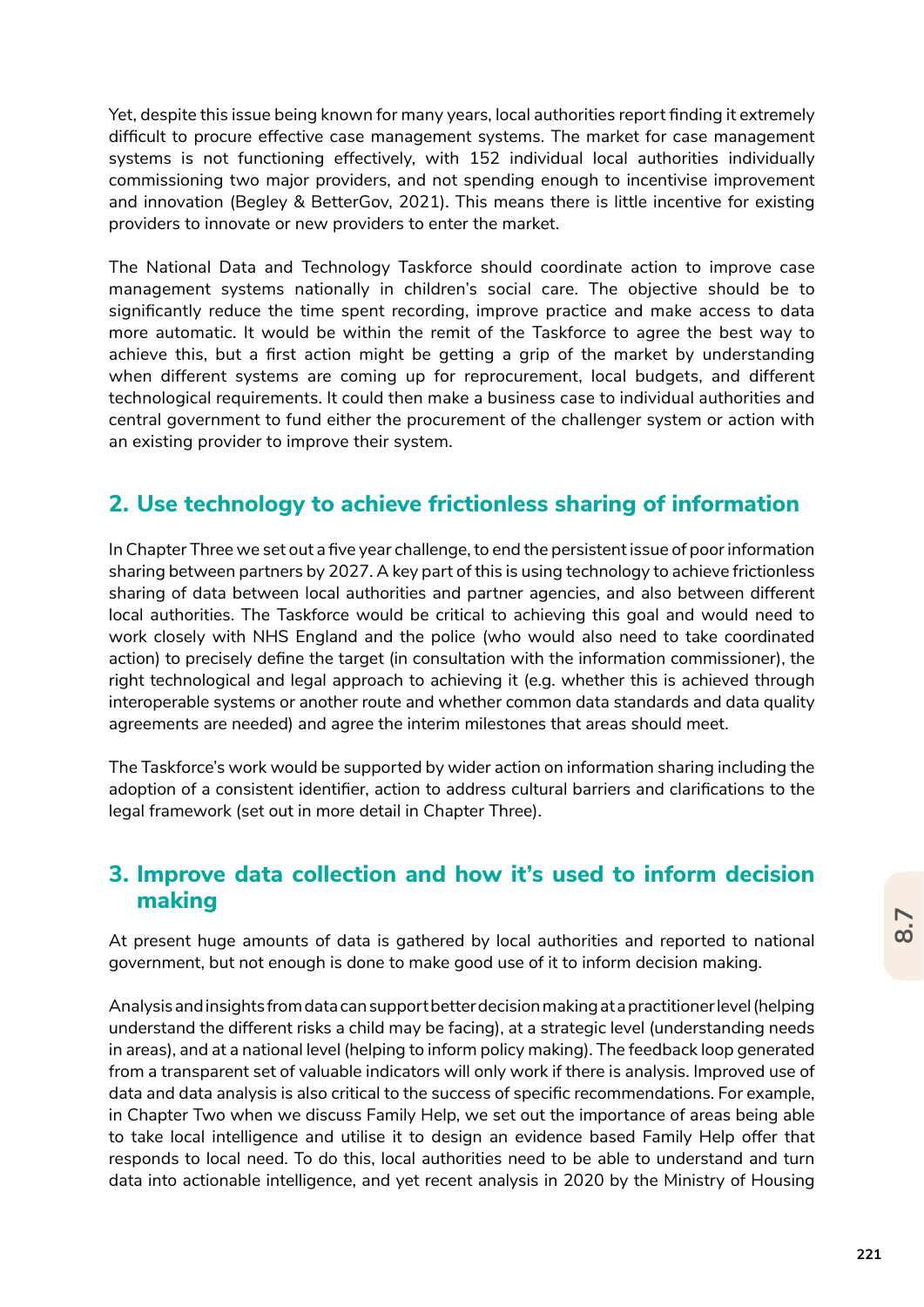Communities & Local Government (MHCLG) suggested that 81% of local authorities had low levels of data maturity (three or lower on a six point scale) (Ministry of Housing Communities & Local Government, 2021).

Some work has been done in recent years to improve local use of data, for example through the Data to Insight programme, which has helped local authorities to develop and maintain tools to make better use of their data. This has included the development of the 'ChAT', which uses Annex A data that local authorities already collect for Ofsted, to enable them to generate usable and real time data outputs that aids decision making.<sup>117</sup> However, there is more to do to make these tools mainstream and deploy them effectively across local authorities. The Taskforce should work closely with Data to Insight to disseminate and continue this work across local authorities, and look for other opportunities where national coordination might help. This might include supporting usage of analytical software, reviewing data standards and management, preventing unnecessary duplication of effort in analytical tasks, and reviewing local authorities' access to useful data held by DfE.

There is also a need to ensure data can be shared in a timely manner, without creating large additional costs and burdens. At present, significant time locally is spent cleaning management data for statutory returns, when in many cases what is being collected simply is not useful or arrives too late (Valle et al., 2019). Earlier in the chapter we recommend an overhaul of what data is collected and how those collections work, so that we have more meaningful metrics and more regular data to help drive transparency and learning in the system. The Taskforce should have a role in guiding what redesigns are practical and possible, and how data collections can be made as burden free as possible.

The system should in the longer term aim for more imperfect, routine flows of the most useful pieces of information, that are shared in real time and made useful and usable to local authorities. A frequent, highly transparent publication schedule of the key system indicators set out as part of the proposed balanced scorecard, is essential to ensure that learning loops work in practice. If the learning system relies on out of data information, it will break down.

**Recommendation:** *Government should establish a National Data and Technology Taskforce to drive progress on implementing the review's three priority recommendations to achieve frictionless data sharing by 2027, drastically reduce the time social workers spend on case recording and improve the use and collection of data locally.* 

#### **National government action to make better use of data**

Beyond the work of the Taskforce, there is also activity that government should lead to make better use of data for decision making and building evidence in children's social care.

<sup>117</sup> More information on the ChAT can be found on the Data to Insight website - https://www.datatoinsight.org/tools

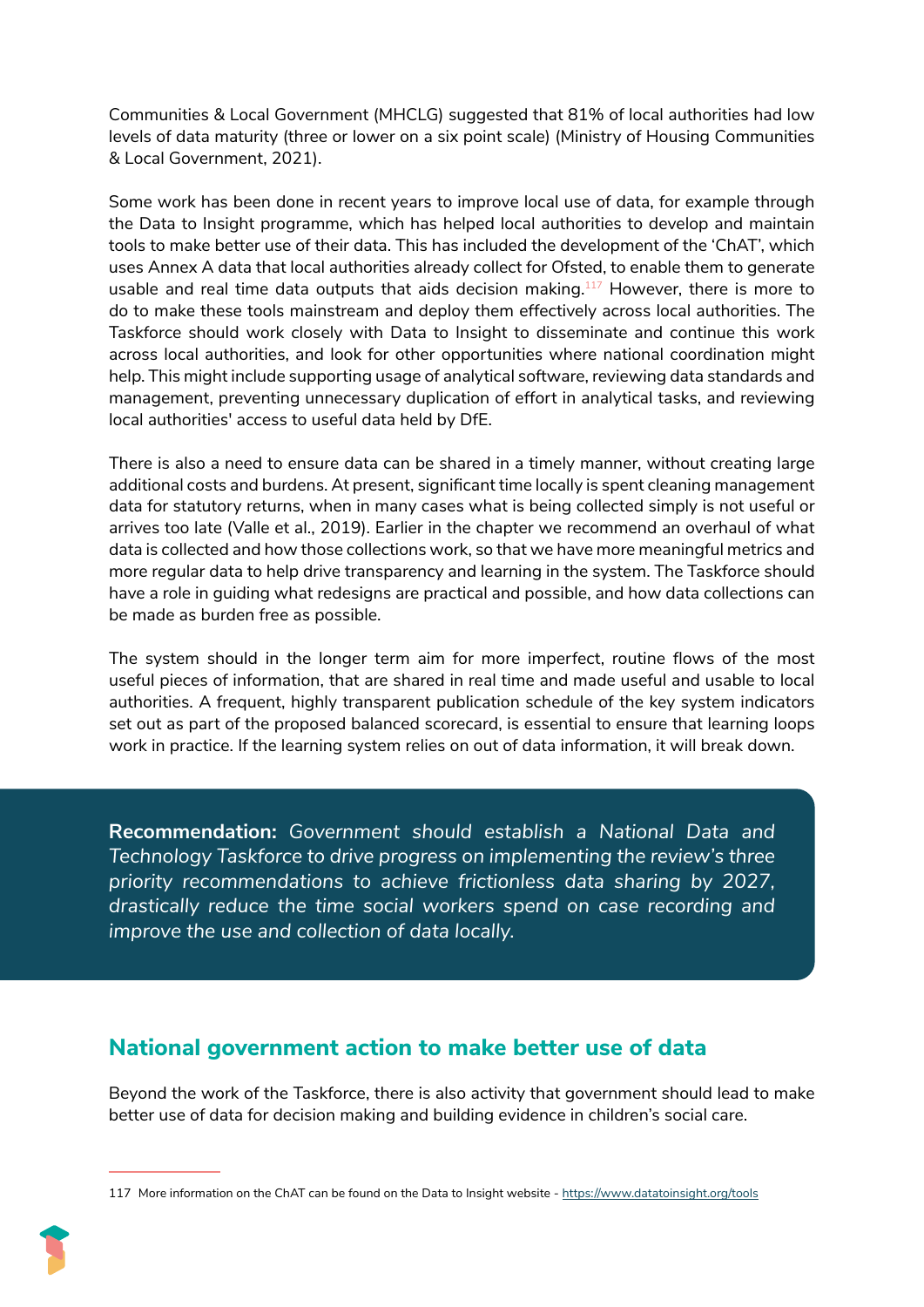The data we collect nationally is of huge value, and under explored. The recent Drivers of Activity report from the DfE, published alongside the review, has very significant findings that impact our understanding of what drives need for social care services (Fitzsimons et al., 2022). Yet, these types of projects are not the norm. The DfE should develop a plan for making better use of data in children's social care.

In addition, there is more to do on linking data. Linked data sets are one of the most efficient ways we can understand the fuller picture of what happens to children and families and holds a huge opportunity for how we might streamline the number of data asks we make of local authorities. Several innovative projects have helped link novel datasets, such as the ECHILD data linkage project which will bring together education, social care and hospitalisation data.118 However, at present data linkage is piecemeal and painstakingly slow. We must move to a situation where we have key data sets linked regularly and consistently, enabled by a constant identifier. With this in place, bringing regular insights from national and anonymised linked data sets into the public domain and making them available to researchers should start from 2025.

The DfE will have a role to play in identifying, planning and facilitating the linking of data sets. Within adult social care there is a clear published data strategy which lays out future plans relating to data linkage (Department for Health and Social Care, 2022). This model helps provide transparency and allows for researchers to plan their work accordingly. No similar strategy exists in children's social care. Consideration for which data sets to link should involve consultation with the relevant services, the academic community, care experienced people and the third sector.

One particular area of opportunity that the DfE should proactively pursue is to make use of the Integrated Data Service.<sup>119</sup> The Office for National Statistics (ONS) is leading the delivery of the Integrated Data Service (IDS) in collaboration with partners across government. The IDS is built for analysts in government departments, Devolved Administrations and external accredited researchers, and is currently in the New Private Beta Phase. The ONS's IDS is currently looking for projects to pilot their approach to robust, systematic and secure data linking. DfE should now make it a priority to submit an expression of interest to incorporate and link education data, social care data, hospitalisation data, census data and justice data.

**Recommendation:** *The Department for Education should have a proactive strategy on making better use of data in children's social care, including a strategy for data linking for children's social care with other data sources that makes use of the ONS integrated data service.* 

<sup>118</sup> https://www.ucl.ac.uk/child-health/research/population-policy-and-practice-research-and-teaching-department/cenb-clinical-20

<sup>119</sup> https://www.gov.uk/service-standard-reports/integrated-data-service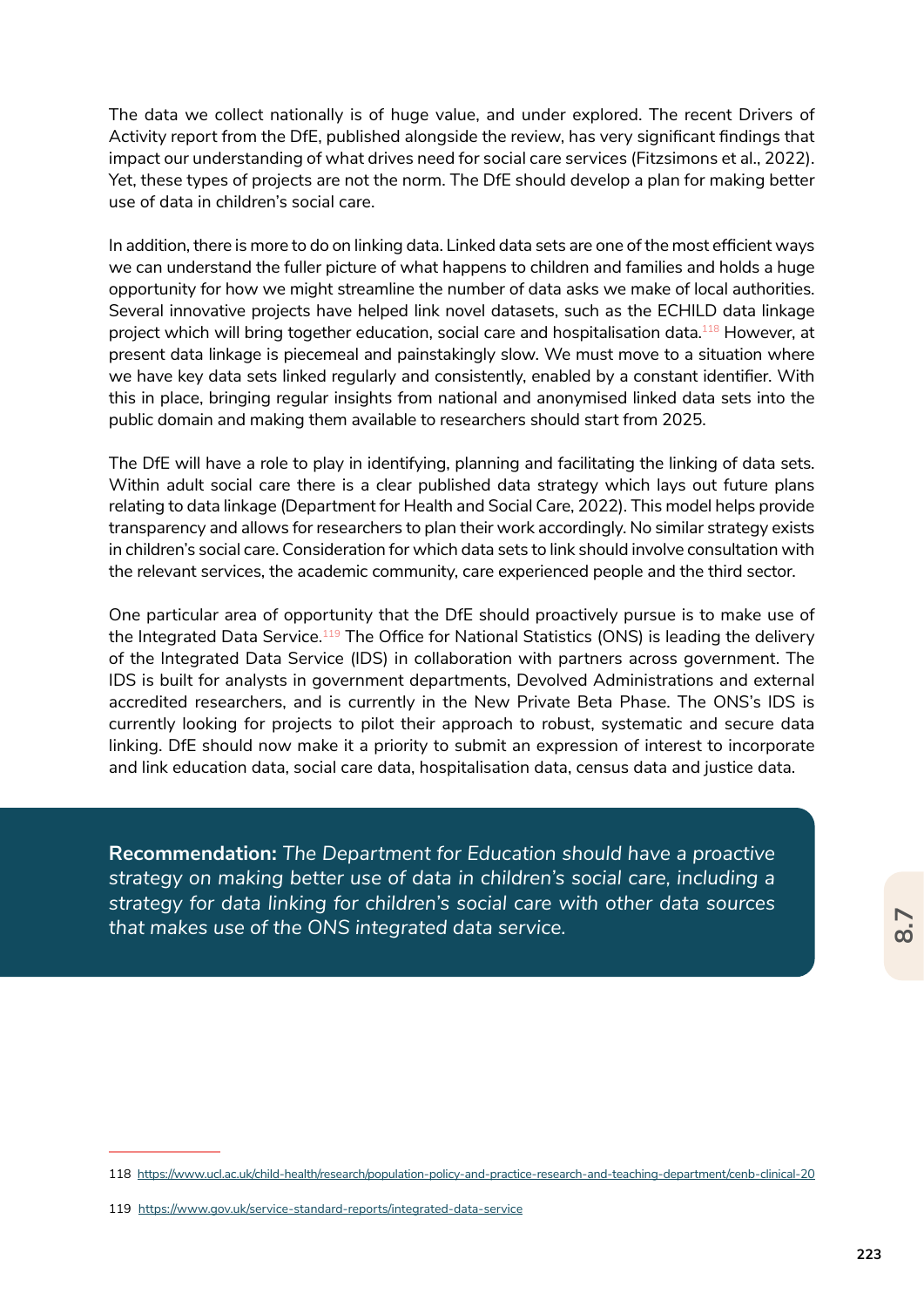## **Future children's social care system**

|                                          |                                  | Organisation                                                                                                                         | <b>Function</b>                                                                                                                                                  |
|------------------------------------------|----------------------------------|--------------------------------------------------------------------------------------------------------------------------------------|------------------------------------------------------------------------------------------------------------------------------------------------------------------|
| ing and improvement<br>Leadership, learr | Leadershi<br>System              | <b>Department for Education and</b><br>other government departments<br><b>National Children's Social Care</b><br><b>Reform Board</b> | Set objectives and outcomes for<br>the system<br>Facilitate dialogue on system<br>conditions and rulebook<br><b>Fund local authorities and other</b><br>services |
|                                          | System improvement and learning  | <b>National Practice Group</b>                                                                                                       | Advise on objectives & outcomes<br>Set practice guides<br><b>Facilitate learning cycles</b>                                                                      |
|                                          |                                  | <b>National Data and Technology</b><br><b>Taskforce</b>                                                                              | <b>Coordinate local authority</b><br>and national action to achieve<br>progress on use of data and<br>technology                                                 |
|                                          |                                  | <b>Child Safeguarding Practice</b><br><b>Review Panel:</b><br><b>Consolidated what works centre</b>                                  | Review learning and evidence,<br>to inform practice guidance, and<br>local delivery                                                                              |
|                                          |                                  | <b>Regional Improvement</b><br>Commissioners                                                                                         | Intervene with underperforming<br>local authorities                                                                                                              |
|                                          | nspection and<br><b>nonation</b> | <b>Ofsted</b>                                                                                                                        | Inspect and regulate services                                                                                                                                    |
|                                          |                                  | <b>Social Work England</b>                                                                                                           | <b>Professional registration of social</b><br>workers and the residential<br>home workforce, and approval<br>of initial social work training<br>programmes       |